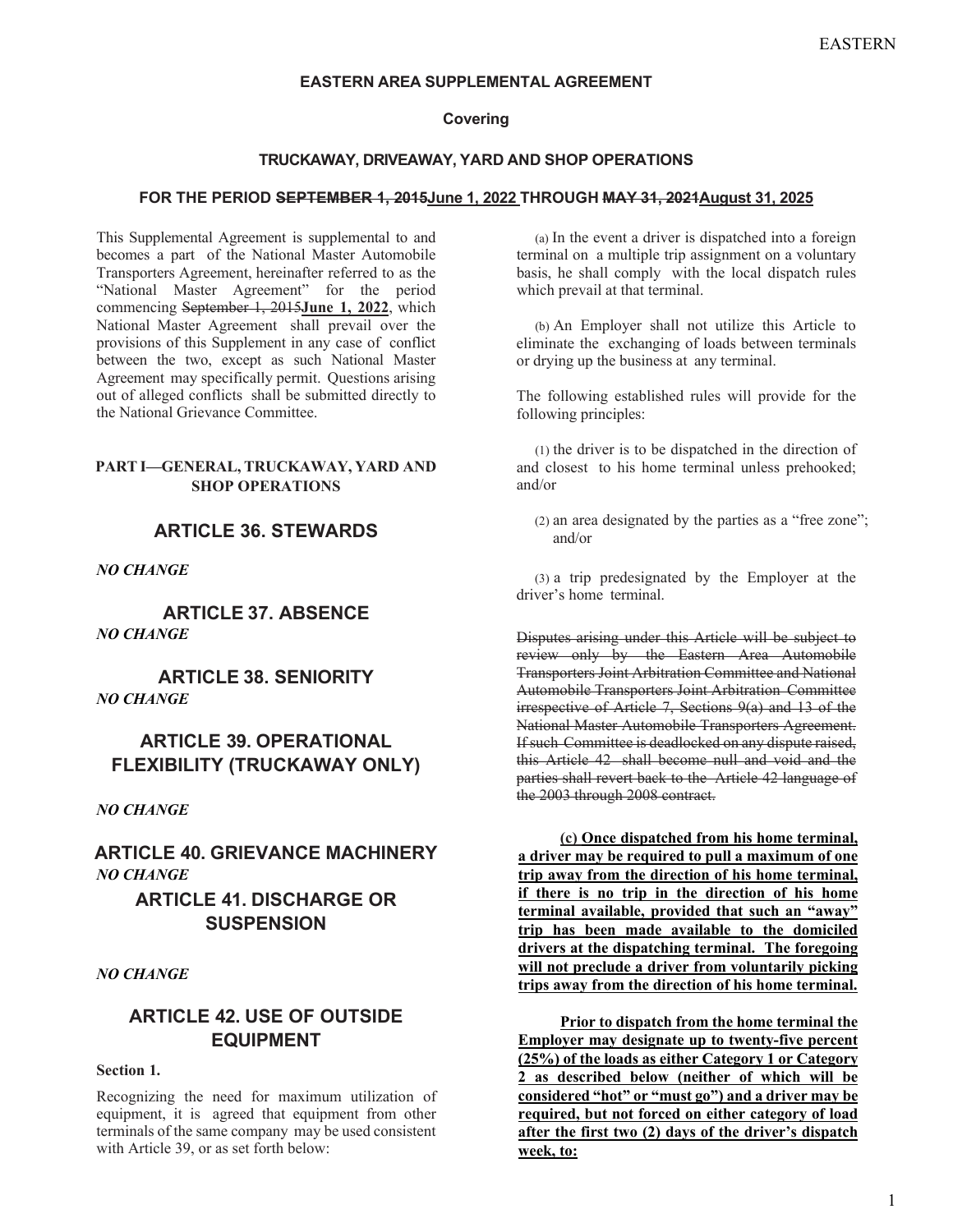(1) **Pick one trip away from the direction of his home terminal, provided that such "away" trip has been made available to the domiciled drivers at the dispatching terminal. A driver who picks a trip under this provision shall be paid the full rate, or applicable zone rate whichever is greater on all legs where the trip consists of four or more legs. A driver will not be prohibited from pulling four or more trips in order to prevent him from taking advantage of this full rate opportunity.**

#### **or**

**(2) Pick a maximum of two turn trips from a single terminal, provided that each such trip has been made available to the domiciled drivers at the dispatching terminal, the first of which trips shall not exceed 250 miles to the last drop; and the second of which trips shall not exceed 150 miles to the final drop; provided further that if the first of such dispatches is on a Thursday, only one such dispatch may be required on a trip not to exceed 150 miles to the final drop; and further provided that this subsection (2) may not be utilized on a Friday. All legs pulled under this provision shall be paid at the full rate, or applicable zone rate whichever is greater.** 

**The forgoing will not preclude a driver from voluntarily picking trips away from the direction of his home terminal. Any driver who has pulled four or more legs on any trip under Section 3 shall be paid the full rate, or applicable zone rate whichever is greater on all legs.**

**(d)** Absent an agreement with the Companies and Local Unions involved, there will be no trip leasing between two (2) different companies when drivers are on layoff at the company doing the leasing.

Employers may make some dispatches into and out of areas where employees are currently on layoff; provided, however, such dispatches shall not exceed twenty percent (20%) of a terminal's loads each week. It is the expressed intent of the parties that these loads be equally allocated to the greatest possible extent. It is understood that this constitutes only a temporary suspension of the restrictions on backhauling when drivers with two (2) years terminal seniority are on layoff; provided, further that if drivers at a location have accepted additional help opportunities, they would not be deemed to be laid off at a terminal or where the Employer has notified the Local Union that a layoff is caused by a permanent loss of business. The parties agree that the Teamsters National Automobile

Transporters Industry Negotiating Committee may reopen the terms of this Article if the Committee determines that the status of the industry has substantially improved as compared to the date of the ratification of this Agreement. Any such notice must be given at least sixty (60) days prior to the May 31st anniversary dates set forth in Article 35 of this Agreement. The Teamsters National Automobile Transporters Industry Negotiating Committee reserves the right to take economic action if the parties are unable to agree to modifications of this Article.

#### **Section 4. Temporary Transfer Boards**

An Employer may establish a voluntary bid board at any location for drivers to make themselves available for transfer to another terminal location on a temporary work assignment for a period of seven to thirty days, when supplementing of the board at the location is required due to temporary increases in traffic demand. Such drivers will work off the bottom of the board at the temporary transfer location, subject to the rules and conditions in effect at that terminal. The Employer may fill temporary transfer positions by seniority among drivers hired on or after June 1, 2011 if sufficient volunteers cannot be obtained.

While on temporary transfer, the driver shall be entitled to motels and meals starting with his first dispatch from the foreign terminal.

Meals will be paid as follows:

| <b>Breakfast</b> | \$9.00\$10.00  |  |  |
|------------------|----------------|--|--|
| Lunch            | \$10.00        |  |  |
| Dinner           | \$12.00\$15.00 |  |  |

When less than a full day is involved enroute from the location of the temporary transfer back to or toward his home terminal meals shall be paid as follows:

(a) A driver dispatched from temporary transfer terminal prior to 12:00 noon shall receive \$9.00**\$10.00**.

(b) A driver dispatched from temporary transfer terminal after 12:00 noon but before 5:00 p.m. shall receive \$19.00**\$20.00**.

(c) A driver dispatched from temporary transfer terminal after 5:00 p.m. shall receive \$31.00**\$35.00**.

#### **Section 5. System Transit Driver Boards**

An Employer may establish a voluntary bid board at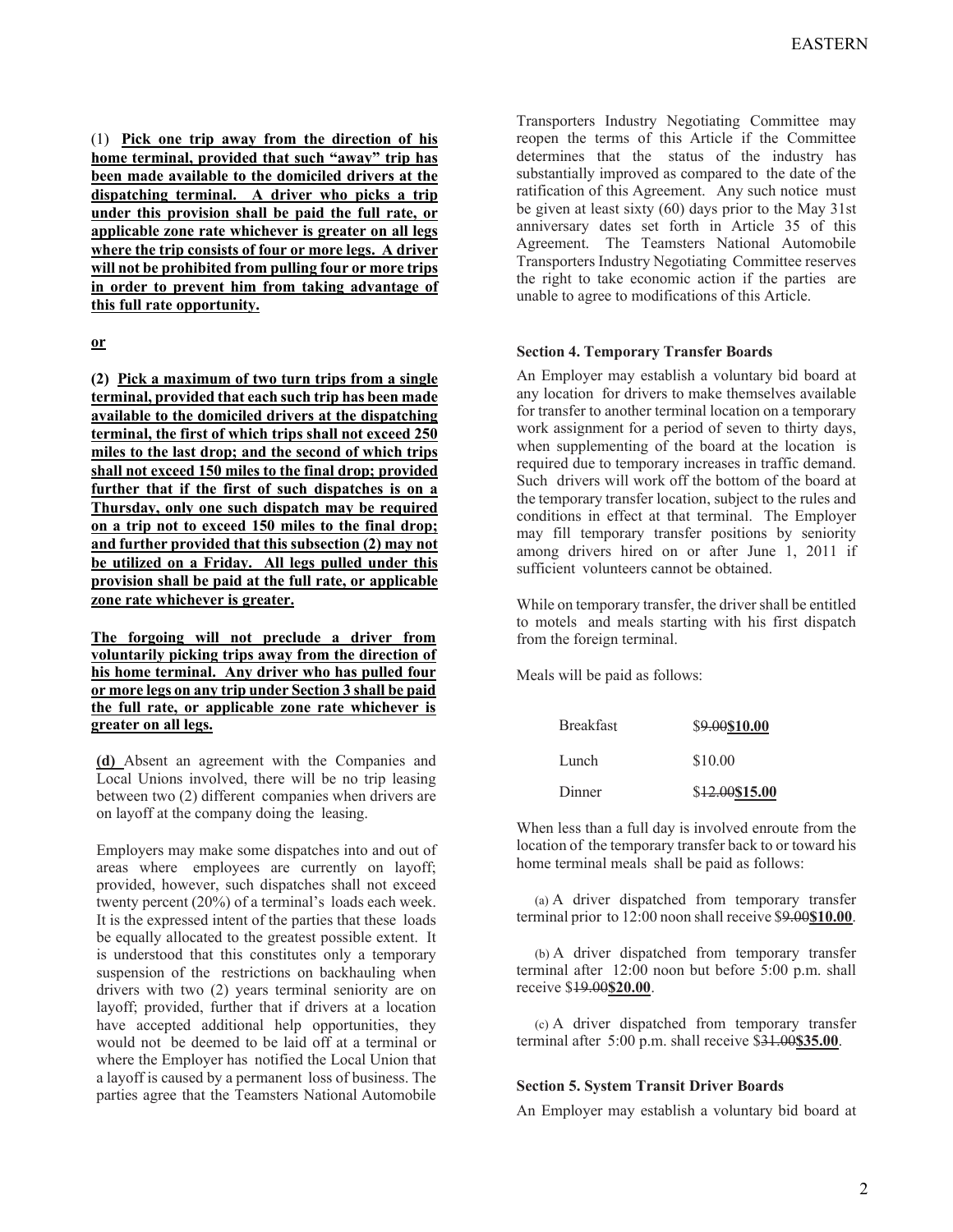any location for drivers who will operate as system transit drivers on separate work assignments consisting of tours of duty of up to three successive weeks at a time, during which tour of duty they will be routed and dispatched through the Company's central dispatch department. Bidding for such boards will be voluntary, and such boards will be re-bid every six months. Such boards will be limited in size at each location to 10% of the location's total seniority list. The Employer may fill system transit positions by seniority among drivers hired on or after June 1, 2011 if sufficient volunteers cannot be obtained. The ten percent (10%) restriction shall not be applicable to new hires.

System transit drivers will work in the Company's system for up to three weeks per tour of duty, and thereafter will be entitled to time off at their home terminal location. During each tour of duty system transit drivers will be dispatched in a manner to maximize their loaded miles, but will be limited to no more than two successive trips out of the same terminal locations; and will operate in a manner to maximize their available hours of service.

#### **Section 6.**

# **ARTICLE 43. EXAMINATIONS AND IDENTIFICATION FEES**  *NO CHANGE*

## **ARTICLE 44.**

**SAFETY AND D.O.T. LOGS** *NO CHANGE*

# **ARTICLE 45. TERMINAL ADDITIVE**

#### **Section 1. Loading and Preparing for Trip**

(a) There shall be paid a terminal additive subject to a one (1)-hour minimum which specifically compensates the driver for loading and all services and time spent in preparing for each trip. All time in excess of one (1) hour shall be paid for at the appropriate hourly rate. However, in no case shall an employee be paid more than eight (8) hours' waiting time out of every twenty-four (24)-hour period at the terminal. The word "services" mentioned above shall be defined to include the following:

- (1) Waiting for equipment assignment;
- (2) Waiting for bills;

(3) Loading, including waiting for cars; and

(4) Miscellaneous services such as checking tires, gas, oil, lights, wires, and waiting for very minor equipment repairs.

(b) Terminal Additive Rates—Terminal additive rates effective **June 1, 2023, June 1, 2024, and June 1, 2025**June 1, 2017, June 1, 2018, June 1, 2019 and June 1, 2020 shall be adjusted in accordance with the cost-of-living allowance set forth in Article 23 of the National Master Agreement. Excessive loading time in excess of the one (1) hour as set forth in (a) above shall be computed on the basis of the current hourly rate, including cost-of-living increases. However, these terminal rates will be adjusted to reflect prior diversions of COLA to health & welfare and pension plans.

| Effective               | Increase                    |
|-------------------------|-----------------------------|
| April 2, 2017           | 30 cents per hour           |
| <del>June 1, 2017</del> | 30 cents per hour           |
| <del>June 1, 2018</del> | 30 cents per hour plus COLA |
| <del>June 1, 2019</del> | 35 cents per hour plus COLA |
| <del>June 1, 2020</del> | 45 cents per hour plus COLA |
| Effective 6/1/22        | 9%                          |
| Effective 6/1/23        | 5% plus COLA                |
| Effective 6/1/24        | 4% plus COLA                |

(c) Incentive Loading Program—It is mutually agreed with respect to the subject matter of loading and/or terminal additive, it shall not be a violation of this Agreement if a Local Union and an Employer voluntarily agree to and mutually work out the procedures, amounts of pay and methods of an incentive loading program and/or terminal additive (prior customs and practices will not be used as a maintenance of standards) to cover only those drivers that are domiciled at the respective terminal facility where such a program is worked out. Any such program mutually agreed to between the Employer and the Local Union is applicable to only those drivers domiciled and working out of the terminal facility and any such program is subject to the approval of only the drivers immediately involved and affected by such program, by being domiciled and working at the respective terminal. The terms and conditions of any agreed loading program, after having been approved by the drivers affected shall be set forth in writing and submitted to the Eastern Area Automobile Transporters Joint Committee for approval. If approved by the Joint Committee, such substituted loading program shall be set forth in the Local Rider. In the event the parties fail to agree to an incentive loading program, no program of any type or nature will be implemented and the employees shall be governed by the provisions of (a) and (b) above.

The Employer will provide training to any employees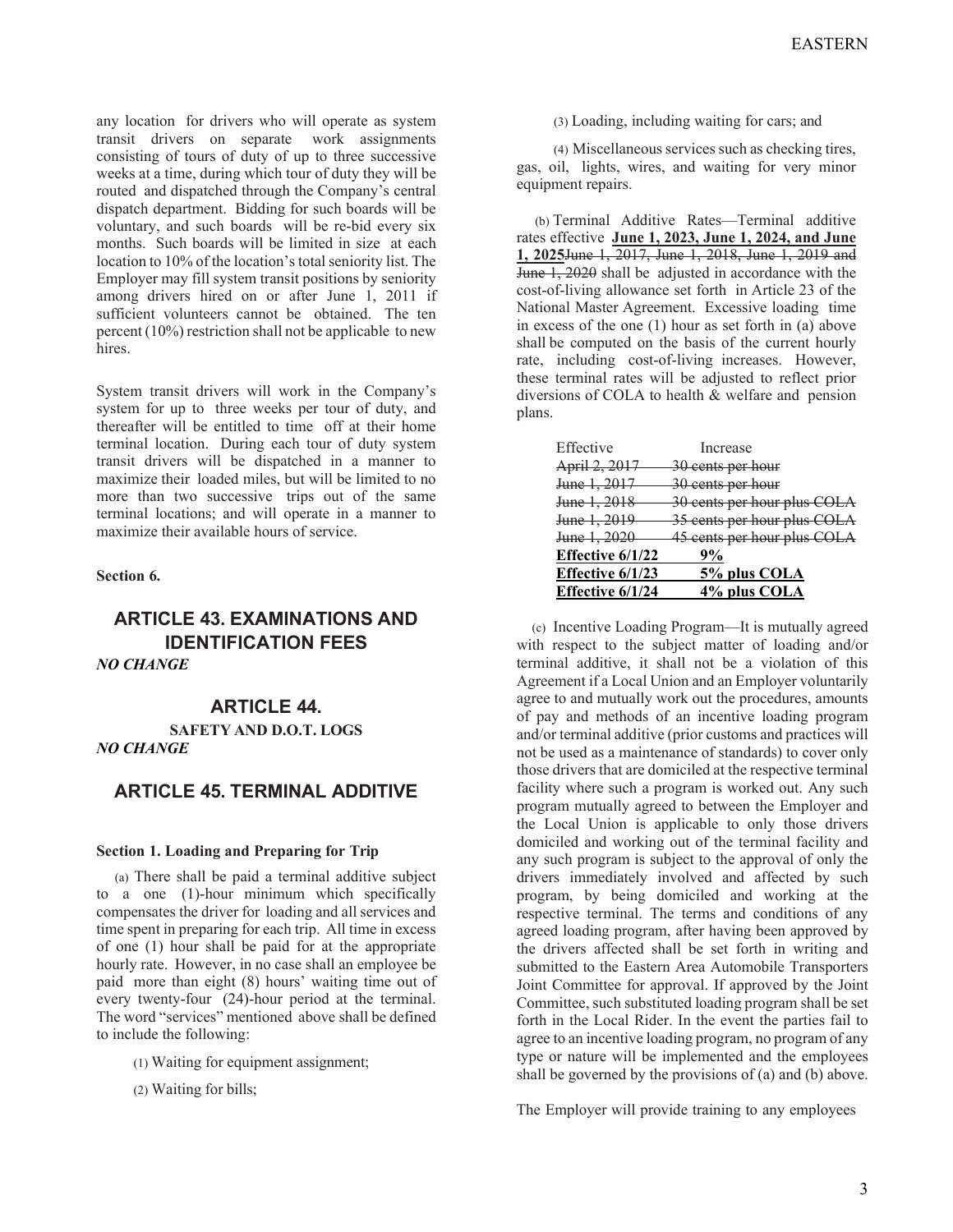who are assigned a new type of equipment or equipment with any new type of securement devices.

# **ARTICLE 46. PAID-FOR TIME**

#### **Section 2. Layovers, Breakdowns or Impassable Highways**

When a driver is delayed through no fault of his own, due to weather conditions, waiting over weekends and/or holidays, impassable highways or equipment breakdowns and/or unnecessary delays at destinations, he shall notify the home office or nearest terminal by telephone of such condition and ask for instructions, except in case of emergency. After such notification, the driver is to be paid at the appropriate rate per hour during the delay; provided, however, that in no case shall any employee be paid for more than ten (10) hours out of every twenty-four (24)-hour period.

The Employer shall pay any driver's delay time outside of the terminal in accordance with drivers' logs, subject to the Employer's notification or verification procedures.

Delay time due to running out of fuel resulting from proven mechanical failure, or when driver complies with Employer fueling procedure, shall be paid at the appropriate hourly rate.

Where an employee is required to stay with equipment, as well as all time lost due to delays as a result of overloads or certificate violations involving federal, state or city regulations which occur through no fault of the driver, he shall be paid for all time while delayed. Upon returning to the home terminal or completion of the trip, the driver must present any claim for waiting time to the Employer personnel on duty in order to receive pay for such claim.

### **Any driver shall be paid an additional forty (\$40.00) dollars a day for meals for every twenty-four (24) hour period after he/she is broken down and staying in corporate lodging for four days or more. On the fourth (4th) day, meal pay shall be compensated back to day one.**

The provisions of this Section will not rule out grievances where the destination of delivery is restricted.

## **Section 5. Split Deliveries (Skid Drops)**

Compensation will be paid to a driver who finds it necessary to unload and reload a vehicle or vehicles from his trailer in order to effectuate the delivery of other vehicles on his load as follows:

It is assumed, for the purpose of this Section, that a driver will load his unit in such a manner that the closest deliveries will be made first without having to go through the trouble of unloading and reloading. These are limited to situations where a vehicle can only be loaded in certain positions on the trailers because of the type of trailer and the size of vehicle, etc. Even in such latter instances, if an Employer instructs a driver to deliver to the farthest point first and backtrack in order to make his other deliveries, the instructions must be followed and the driver will be paid for all mileage traveled until the complete load is delivered. This is in addition to any compensation received for split deliveries under Section 4 of Article 48 of this Agreement. Where a driver is instructed to deliver to the closest point first and has to unload and reload a vehicle or vehicles in order to make a delivery, he shall be paid a premium of three dollars (\$3.00) per vehicle, effective June 1, 2005 three dollars and twenty-five eents (\$3.25) per vehicle, or such amounts spelled out in the Local Rider for such additional work, each time he performs such work. Effective June 1, 2006 and June 1, 2007, this premium shall be increased **June 1, 2023 9%, June 1, 2024 5%, and June 1, 2025 4%** twenty five cents (\$0.25) in each year of the Agreement. This is in addition to any compensation received for split deliveries under Section 4 of Article 48 of this Agreement.

A standing subcommittee shall be appointed for the life of this Agreement whose responsibility shall be to determine which trucks it would be dangerous to load off the ground. Said information shall be noted to the Industry by bulletin and the subcommittee shall have the authority to make revisions in the list during the life of the Agreement.

# **ARTICLE 47. LODGING**  *NO CHANGE*

# **ARTICLE 48. WAGES AND OTHER MONETARY ITEMS**

#### **Section 1.**

**(a) Basic Mileage Rate**

| Effective               |                          |
|-------------------------|--------------------------|
| April 2, 2017           | \$1.2250 per loaded mile |
| June 1, 2017            | \$1.2397 per loaded mile |
| June 1, 2018            | \$1.2546 per loaded mile |
| June 1, 2019            | \$1.2722 per loaded mile |
| June 1, 2020            | \$1.2951 per loaded mile |
| Effective $6/1/22$      | 9%                       |
| <b>Effective 6/1/23</b> | 5%                       |
| Effective 6/1/24        | 4%                       |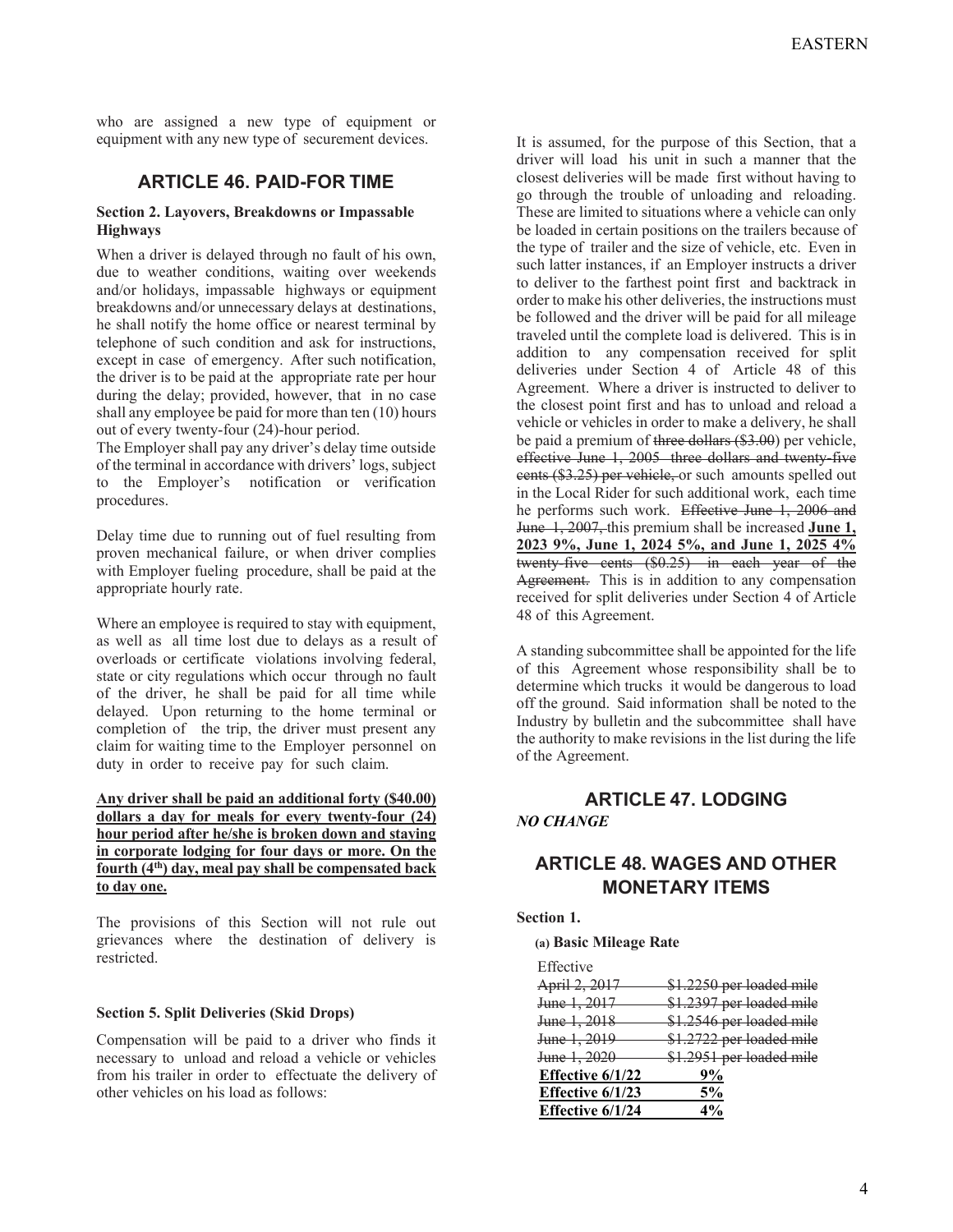Effective **June 1, 2023, June 1, 2024, and June 1, 2025**June 1, 2017, June 1, 2018, June 1, 2019 and June 1, 2020, the above rate shall be adjusted in accordance with Article 23 of the National Master Agreement.

#### **(b) Rail Diversion (Article 22)**

The following mileage rates shall apply to agreements relating to the application of Article 22 to rail diversion. With respect to any pre-existing agreements approved in accordance with Article 22 under prior contracts, mileage rates paid under those agreements shall be increased by 3.0% per running mile and 1.2% per loaded mile (0.6% on half (1/2) rates) effective April 2, 2017, June 1, 2017 and June 1, 2018, 3.0% per running mile and 1.4% per loaded mile (0.7% on half (1/2) rates) effective June 1, 2019, and 3.0% per running mile and 1.8% per loaded mile (0.9% on half (1/2) rates) effective June 1, 2020.

| <b>Effective 6/1/22</b> | 9%    |
|-------------------------|-------|
| Effective $6/1/23$      | 5%    |
| Effective 6/1/24        | $4\%$ |

| Effective April 2, 2017        |          |                    |
|--------------------------------|----------|--------------------|
| Full/half                      | Fm⊞      | Half \$0.6125      |
| Agreement-                     | \$1,2250 |                    |
|                                | @ loaded | @ loaded mile      |
|                                | mile     |                    |
| <b>Running Mile Agreements</b> |          | $63.628$ cents $@$ |
| running mile                   |          |                    |

Effective June 1, 2017

| Full/Half              | Full \$1,2397 |               | Half 61.99                  |
|------------------------|---------------|---------------|-----------------------------|
| Agreement-             |               |               | eents                       |
|                        |               | @ loaded mile | @ loaded mile               |
| Running Mile Agreement |               |               | $-65.537$ cents $@$ running |
| mile                   |               |               |                             |

Effective June 1, 2018 Full/Half  $F = 11.01.2546$  H 10 (2.73)

|                        | <del>. </del> | <del>нан о∠. ∕э-</del>        |
|------------------------|---------------|-------------------------------|
| Agreement-             |               | eents                         |
|                        | @ loaded mile | @ loaded                      |
|                        |               | mile                          |
| Running Mile Agreement |               | $-67.503$ cents $(a)$ running |
| <del>mıle</del>        |               |                               |

| Effective June 1, 2019 |                             |               |
|------------------------|-----------------------------|---------------|
| Full/Half              | Full \$1,2722               | Half 63.61    |
| Agreement-             |                             | eents         |
|                        | @ loaded mile               | @ loaded      |
|                        |                             | mile          |
|                        | $\sim$ $\sim$ $\sim$ $\sim$ | $\sim$ $\sim$ |

Running Mile Agreement—  $69.528$  cents  $@$  running mile

Effective June 1, 2020

| <del>Full/Half</del> | Full \$1,2951 | Half 64,755 |
|----------------------|---------------|-------------|
| Agreement-           |               | eents       |
|                      | @ loaded mile | @ loaded    |
|                      |               | mile        |

Running Mile Agreement  $-71.614$  cents @ running mile

Effective **June 1, 2023, June 1, 2024, and June 1, 2025**June 1, 2017, June 1, 2018, June 1, 2019 and June 1, 2020, the above rates shall be adjusted in accordance with Article 23 of the National Master Agreement.

#### **Section 2. Rates for Vehicles**

(a) For the movement of six  $(6)$  or more vehicles, the driver shall be paid a one dollar (\$1.00) premium for each additional vehicle beyond the fifth (5th) vehicle.

(b) Local Flat Rates—The method of application and amount of local flat rates shall be set forth in the parties Local Rider.

Effective flat rates shall be increased as follows:

Effective

| April 2, 2017           | $+2\%$  |
|-------------------------|---------|
| June 1, 2017            | 1.29%   |
| June 1, 2018            | 1.29%   |
| <del>June 1, 2019</del> | $1.4\%$ |
| June 1, 2020            | $1.8\%$ |

Effective **June 1, 2023, June 1, 2024, and June 1, 2025**June 1, 2017, June 1, 2018, June 1, 2019 and June 1, 2020, the above rates shall be adjusted in accordance with Article 23 of the National Master Agreement.

(c) Effective April 2, 2017, the rate of pay for the shortest leg of all noncompetitive return hauls shall be at the mileage rate of  $$1.034$ ; effective June 1, 2017, the rate of pay for the shortest leg of all noncompetitive return hauls shall be at the mileage rate of \$1.0464; effective June 1, 2018, the rate shall be \$1.05896; effective June 1, 2019, the rate shall be \$1.0738; effective June 1, 2020, the rate shall be \$1.0931.

#### **Section 3. Hourly Rates**

#### **(a) Truckaway Drivers**

|                         | Contract &         |
|-------------------------|--------------------|
| Effective               | Common Carriers    |
| April 2, 2017           | <del>\$24.11</del> |
| June 1, 2017            | \$24.41            |
| <del>June 1, 2018</del> | \$24.71            |
| <del>June 1, 2019</del> | 22506              |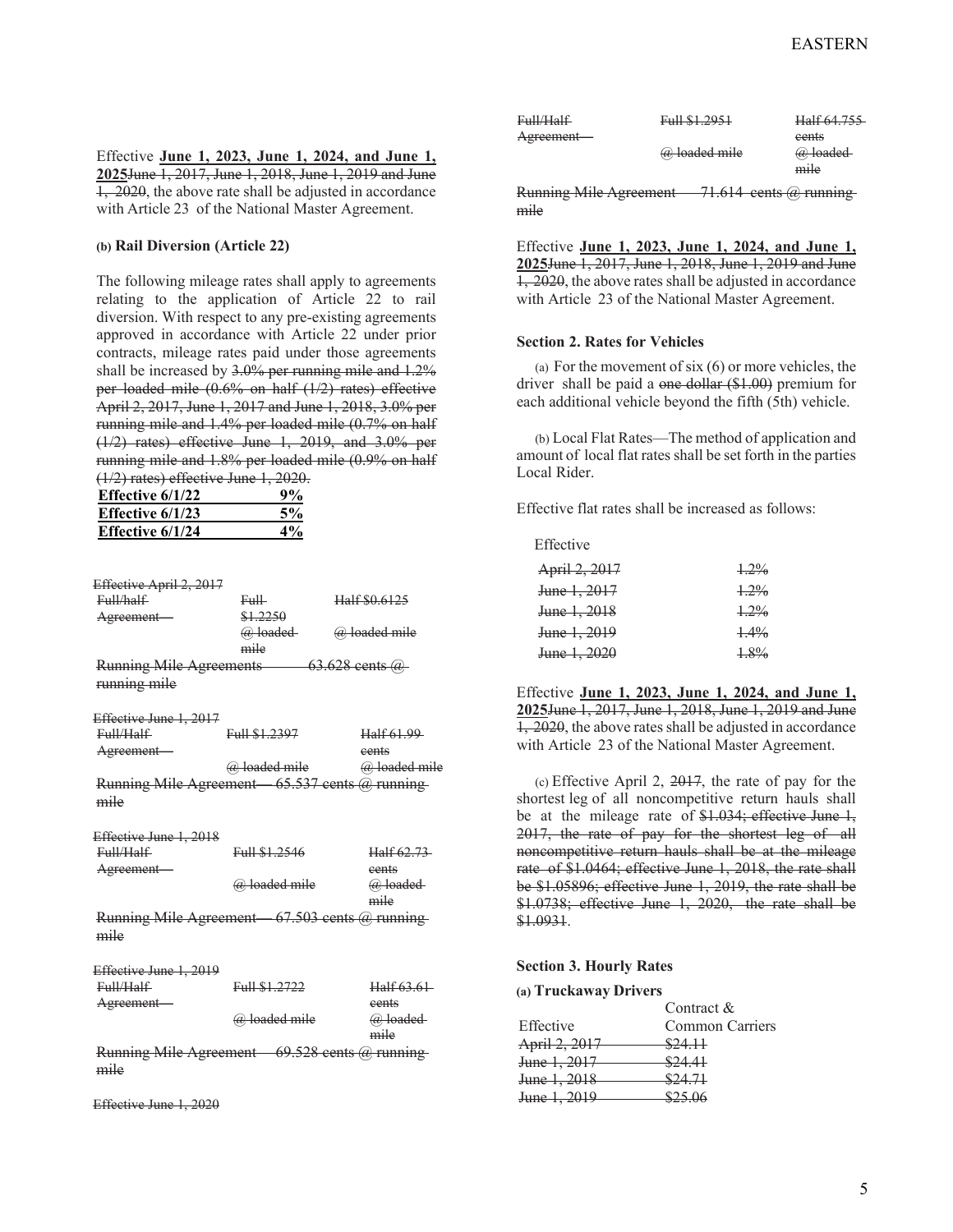| <del>June 1, 2020</del> | <del>\$25.51</del> |
|-------------------------|--------------------|
| Effective $6/1/22$      | 9%                 |
| Effective $6/1/23$      | 5%                 |
| Effective $6/1/24$      | $4\%$              |

Effective **June 1, 2023, June 1, 2024, and June 1, 2025**June 1, 2017, June 1, 2018, June 1, 2019 and June  $\overline{1, 2020}$ , the above rate shall be adjusted in accordance with Article 23 of the National Master Agreement.

#### **(b) Hourly Rated Employees**

All hourly rated employees in the yard and office classification covered by this Agreement shall receive a basic wage increase as follows:

| Effective                | Contract $\&$<br>Common Carriers |
|--------------------------|----------------------------------|
| <del>April 2, 2017</del> | 80.30                            |
| June 1, 2017             | 80.30                            |
| <del>June 1, 2018</del>  | 80.30                            |
| <del>June 1, 2019</del>  | \$0.35                           |
| <del>June 1. 2020</del>  | \$0.45                           |
|                          |                                  |

| Effective $6/1/22$ | 9%    |
|--------------------|-------|
| Effective $6/1/23$ | 5%    |
| Effective 6/1/24   | $4\%$ |

All hourly rated employees in the garage classification covered by this Agreement shall receive a basic wage increase as follows:

| Effective               | Contract &<br>Common Carriers |
|-------------------------|-------------------------------|
| April 2, 2017           | \$0.40                        |
| <del>June 1, 2017</del> | \$0.40                        |
| <del>June 1, 2018</del> | \$0.40                        |
| <del>June 1, 2019</del> | \$0.40                        |
| <del>June 1, 2020</del> | $80 - 50$                     |
|                         |                               |

| <b>\$4.00</b> |
|---------------|
| 5%            |
| $4\%$         |
|               |

Effective **June 1, 2023, June 1, 2024, and June 1, 2025**June 1, 2017, June 1, 2018, June 1, 2019 and June  $\overline{1, 2020}$ , the above rates shall be adjusted in accordance with Article 23 of the National Master Agreement.

**An extra \$0.20 per hour above a mechanic's regular rate of pay shall be paid for each ASE certification obtained and maintained; and an additional \$0.20 per hour shall be paid for a welder certification.** 

**Any additional pay for advanced certifications required by the Company shall be subject to local agreement.** 

## **Lead person shall be paid an additional one dollar (\$1.00) per hour over and above his classification rate of pay.**

#### **Section 4.**

The split delivery rates referred to in Article 46, Section 6, are as follows:

**SPLIT DELIVERIES** 

| (Cities under 600,000) |    |
|------------------------|----|
| Effective $6/1/22$     | 9% |

| Effective $6/1/23$ | 5% |
|--------------------|----|
| Effective $6/1/24$ | 4% |

|                  | 947     | 6/1/17  | 6/1/18  | 6/1/19  | 6/1/20  |
|------------------|---------|---------|---------|---------|---------|
| 1st Skid<br>Drop | \$3.71  | \$3.75  | \$3.80  | \$3.85  | \$3.92  |
| 2nd Skid<br>Drop | \$5.86  | \$5.93  | \$6.00  | \$6.08  | \$6.19  |
| 3rd Skid<br>Drop | \$6.61  | \$6.69  | \$6.77  | \$6.86  | \$6.98  |
| 4th Skid<br>Drop | \$7.29  | \$7.38  | \$7.47  | \$7.57  | \$7.71  |
| 5th Skid<br>Drop | \$8.00  | \$8.20  | \$8.30  | \$8.42  | \$8.57  |
| 6th Skid<br>Drop | \$8.94  | \$9.05  | \$9.16  | مجمع    | \$9.46  |
| 7th Skid<br>Drop | \$9.76  | \$9.88  | \$10.00 | \$10.14 | \$10.32 |
| 8th Skid<br>Drop | \$10.57 | \$10.70 | \$10.83 | \$10.98 | \$11.18 |
| 9th Skid<br>Drop |         |         |         |         |         |
| and over         |         |         |         |         |         |

# **SPLIT DELIVERIES IN LARGE CITIES**

| (Cities over 600,000) |        |        |               |        |       |
|-----------------------|--------|--------|---------------|--------|-------|
| Effective 6/1/22      |        | 9%     |               |        |       |
| Effective 6/1/23      |        | 5%     |               |        |       |
| Effective $6/1/24$    |        | 4%     |               |        |       |
|                       | 4/2/17 | 6/1/17 | 6/1/18        | 6/1/19 |       |
| 1st Skid<br>Drop      | \$3.71 | 83.75  | \$3.80        | 83.85  | 83.92 |
| 2nd Skid<br>Drop      | 88.02  | 88,12  | <u> 88.22</u> |        |       |
| 3rd Skid<br>Drop      | 8 68   | CQ 70  | CQ QO         |        |       |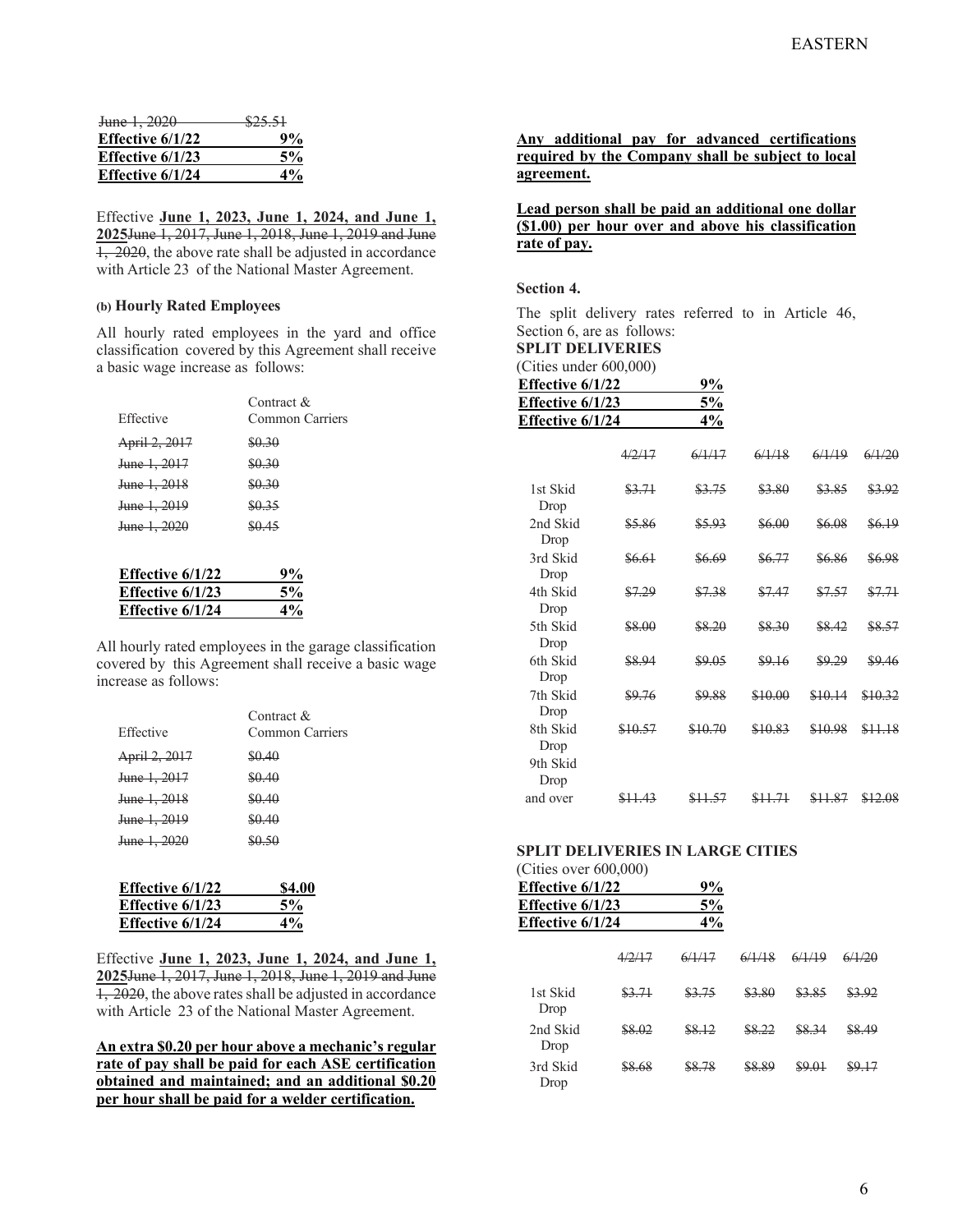| 4th Skid<br>Drop | \$9.31  | \$9.42  | \$9,53  |         | \$9.83  |
|------------------|---------|---------|---------|---------|---------|
| 5th Skid<br>Drop | \$10.18 | \$10.30 | \$10.42 | \$10.57 | \$10.76 |
| 6th Skid<br>Drop | \$11.01 | \$11.14 | \$11.27 | \$11.43 | \$11.64 |
| 7th Skid<br>Drop | \$11.80 | \$11.94 | \$12.08 | \$12.25 | \$12.47 |
| 8th Skid<br>Drop | \$12.64 | \$12.79 | \$12.94 | \$13.12 | \$13.36 |
| 9th Skid<br>Drop |         |         |         |         |         |
| and over         | 16      |         |         |         |         |

Note: Boston, Massachusetts shall be considered as a city over 600,000 as defined by the Joint Arbitration Committee.

### **Section 5. Specific Terminal to Dealer Rates**

#### **(Zone & Flat Rates)**

Contract and common carriers (truckaway drivers) rates from specific terminals to specific dealers, as defined in accordance with the present practices, shall be increased on:

| 5% plus COLA   |
|----------------|
| 9%             |
| 1.8% plus COLA |
| 1.4% plus COLA |
| 1.2% plus COLA |
| 1.2% plus COLA |
| $1.2\%$        |
|                |

The above increases exclude shuttles and incentives which will be worked out on a local basis.

The applicable terminal additive as set forth in Article 45, Section 1(b) shall be paid in addition to the rate.

#### **Section 15. Tool Allowance**

As of December 15th of each contract year, each shop employee and equipment installer required to supply tools valued in excess of fifty dollars (\$50.00) and having minimum of twelve (12) months seniority shall receive a tool allowance as set forth below.

| Effective 4/2/17 | ___ | \$202.78 |
|------------------|-----|----------|
| Effective 6/1/17 | __  | \$205.21 |

| Effective 6/1/18 | \$207.67 |
|------------------|----------|
| Effective 6/1/19 | \$210.58 |
| Effective 6/1/20 | \$214.37 |

Tool allowance shall be subject to Local Rider negotiation. Any dispute concerning tool allowance, including the amount, shall be resolved in accordance with the provisions of Article 2, Section 7 of the National Master Agreement but shall be referred directly to the National Joint Arbitration Committee. **Effective December 1, 2022 and each year thereafter the Employer will provide a tool allowance of one thousand dollars (\$1,000.00) to diesel mechanics. This provision supersedes all Local Rider Agreements; except Local Rider Agreements which provide a higher tool allowance, in which case mechanics currently receiving such higher amount shall be redcircled.** 

#### **The tool allowance is to be paid in the first pay period of December each year.**

Each mechanic and equipment installer will submit an inventory of tools and tool boxes and their values June 1st of each year and, after approval by the Employer, these values will stand as a basis for monetary reimbursement to the employee in the event of fire damage occurring at the terminal.

The Employer will provide insurance with respect to the mechanics tools and tool box covering those situations of forced entry to the shop or fire; however, the maximum liability shall not exceed **twenty**fifteen thousand dollars (\$**20**15,000.00). The mechanic must submit a signed, written and dated inventory to the Employer in order to qualify for this insurance coverage, subject to the Employer verification.

#### **Section 21.**

**The drivers, garage and yard employees shall be paid weekly, however, the Employer may have a holdback of one (1) week subject to approval of the appropriate Area Committee.**

# **ARTICLE 49. OWNER-OPERATOR**

## *NO CHANGE*

# **ARTICLE 50. VACATIONS**

**Section 2. Other Than New Employees**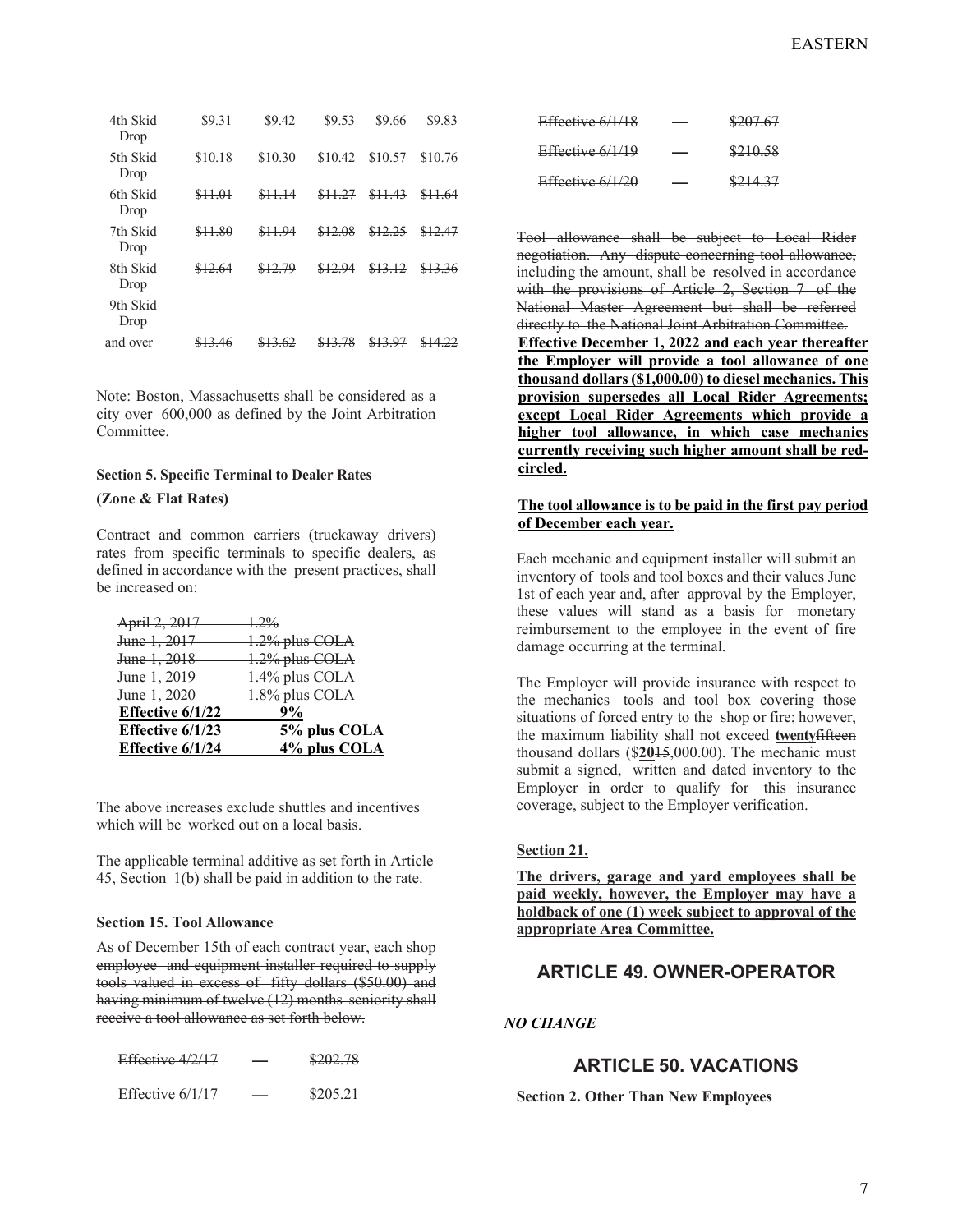(a) As of June 1st each year, employees with more than one (1) year of service but less than nine (9) years shall be entitled to two (2) weeks' vacation with pay in advance. Vacation pay will be based on four percent (4%) of his earnings during the period from June 1st to May 31st.

(b) As of June 1st each year, employees with nine (9) years of service but less than fifteen (15) years shall be entitled to three (3) weeks' vacation with pay in advance. Vacation pay will be based on six percent (6%) of his earnings during the period from June 1st to May 31st.

(c) As of June 1st each year, employees with fifteen (15) years or more of service but less than twenty (20) years shall be entitled to four (4) weeks' vacation with pay in advance. Vacation pay will be based on eight percent (8%) of his earnings during the period from June 1st to May 31st.

(d) As of June 1st each year, employees with twenty (20) years or more of service shall be entitled to five (5) weeks' vacation with pay in advance. Vacation pay will be based on ten percent (10%) of his earnings during the period from June 1st to May 31st.

(e) **As of June 1st each year, employees with twenty-five (25) years or more of service shall be entitled to six (6) weeks' vacation with pay in advance. Vacation pay will be based on twelve percent (12%) of his earnings during the period from June 1st to May 31st.**

**(f)** (e)As of June 1st each year, any employee maintaining seniority status with the Employer but not carried on the active seniority list on said June 1st due to a reduction in forces shall receive vacation pay, provided he has qualified in accordance with Section 1, above.

#### **Section 3. When Taken**

(a) Vacations shall be set by the Employer in calendar weekly increments with due regard to desires and preferences in accordance with the seniority of the employees consistent with efficient operations. In line with the above, employees may bid to take their vacations in separate weekly increments, adjacent weekly increments, or a combination of both.

Vacation bids must be submitted by the employee by March 1, preceding the vacation year (June 1st to May 31st). Once the vacation schedule is established, there shall be no modification unless otherwise mutually agreed.

An employee's vacation check will be given to such

employee prior to leaving on his vacation except as otherwise provided in local agreements.

(b) In order to reduce absenteeism, employees will be allowed to take one (1**two (2**) week**s** of vacation one (1) day at a time. In order for an employee to be eligible he/she must satisfy present eligibility requirements in addition to the following:

(1) Employees must be eligible for two (2) or more weeks vacation.

(2) Employee must give **three (3**seven (7) days written notice to his/ her Employer. The Employer must respond in writing within forty-eight (48**twentyfour (24**) hours, excluding Saturdays, Sundays or holidays. **Up to five (5) of such days, however may be taken without prior notice.**

(3) The number of employees, if any, entitled to be off on any given day shall be in accordance with the seniority of the employees consistent with efficient operations.

(4) A vacation day may not be used the work day prior to or after a holiday or in a workweek in which the employee has not worked at least one (1) day unless mutually agreed in writing by the Employer and employee.

 $(5)$  An employee will be allowed to use only one (1**two (2**) week**s** of vacation (one day at a time) during the vacation year.

(6) Employee must notify his/her Employer in March (Article 50, Section  $3(a)$ ) of his/her intent to use vacation one day at a time. The employee does not have to select the days he/she wishes to use at that time.

(7) Full week vacations shall have preference over single day vacations.

(8) The Local Union and Employer will use this section unless mutually agreed otherwise.

(9) Notwithstanding the provisions of Section 3(a) above, when the employee takes the first segment of such segmented vacation, he/she will be paid for a full week's vacation in the payroll period prior to the employee's first scheduled segment. The remainder segments shall be taken without pay.

(c) Holiday During Vacation—If an employee takes his vacation during a week in which one of the specified holidays occur, he shall be entitled to holiday pay in addition to his vacation pay.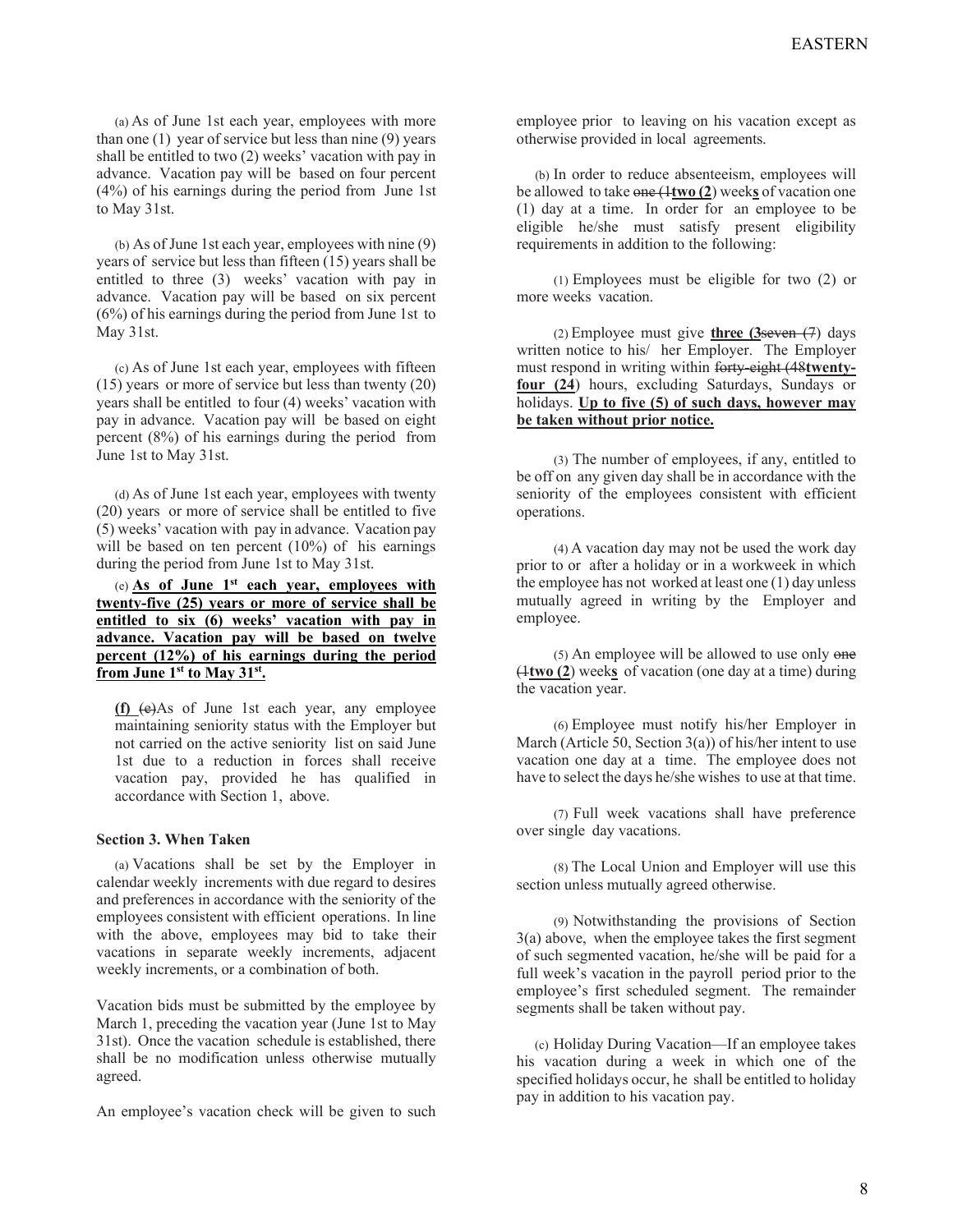An employee shall be entitled to an additional day off for each holiday that occurs during his vacation period, however, the employee must advise the Employer of his date of return, prior to leaving on vacation.

(d) Illness or Injury—Employees losing a calendar month or major portion thereof due to illness under the doctor's care or occupational injury under doctor's care shall have vacation pay for the respective month(s) computed as follows:

2% classification—one half (1/2) day per month; 4% classification—one (1) day per month;  $6\%$  classification—one and one half  $(1 1/2)$  days per month; 8% classification—two (2) days per month; 10% classification—two and one half (2 1/2) days per month. **12% classification – three (3) days per month.**

A day as used herein shall be paid at eight (8) times the appropriate straight-time hourly rate.

Any employee who does not perform a minimum of thirty (30) days' work between June 1st and the following May 31st during the vacation year subsequent to the injury shall not receive a vacation for that year as provided in this subsection. This shall apply irrespective of past practice, and shall not be subject to Maintenance of Standards.

Local Unions having the optional vacation plan set forth in their respective Riders shall maintain such plan in accordance with past practice.

(e) Vacation Compulsory—Vacations must be taken. No employee shall be permitted to work during his vacation unless there are unusual and extenuating circumstances and it is agreed to by the Employer and the Union.

(f) Any employee who works any part of any contract year (June 1st May 31st) shall receive full vacation credit due that year.

# **ARTICLE 51. HOLIDAYS**

#### **Section 1.**

Employees shall be paid for the following holidays:

New Year's Day; **Martin Luther King, Jr. Day;**  Memorial Day; Independence Day; Labor Day; Good Friday; Thanksgiving Day; **dD**ay after Thanksgiving;

Christmas Eve; Christmas Day and, for drivers hired prior to September 1, 2015, two (2) paid holidays in the form of a personal holiday and for drivers hired after September 1, 2015, one (1) personal holiday. Personal holiday(s) can be taken with seven (7) days'**seventytwo (72) hours'** advance notice to the Employer subject to the guidelines issued by the National Negotiating Committee.

Should any of the above-named holidays fall on Sunday, the following Monday shall be observed as the holiday.

#### **Section 4.**

Employees required to work on any of the above listed holidays shall be paid double their normal rate of pay in addition to their holiday pay.

Drivers performing work on holidays listed above shall be paid **for actual time spent working,** a total of four (4) straight-time hours in addition to **holiday pay, except in locations where local agreements currently provide more wages for working on holiday(s), then those agreements will apply.**any monies earned by the employees on such holidays. In no event shall the application of this provision provide for more than a total of twelve (12) straight-time hours of holiday pay. In the event this subsection and/or a Local Rider provides for holiday premium pay for work performed on a holiday, drivers would not be entitled to the additional four (4) hours' pay as above set forth. In the event, however, a driver does not receive the equivalent of four (4) hours' pay for work performed on a holiday pursuant to this subsection and/or a Local Rider, such driver shall receive the difference in pay between four (4) hours and the monies actually earned in accordance with this subsection or a Local Rider.

#### **Section 5. Holiday Pay**

For all employees, holiday pay shall consist of eight (8) hours' pay at the straight-time hourly rate.

# **ARTICLE 52. PENSION AND HEALTH & WELFARE PAYMENTS**

## *MAINTENANCE OF BENEFITS*

# **ARTICLE 53. COMPANY RULES**

## *MAINTENANCE OF BENEFITS*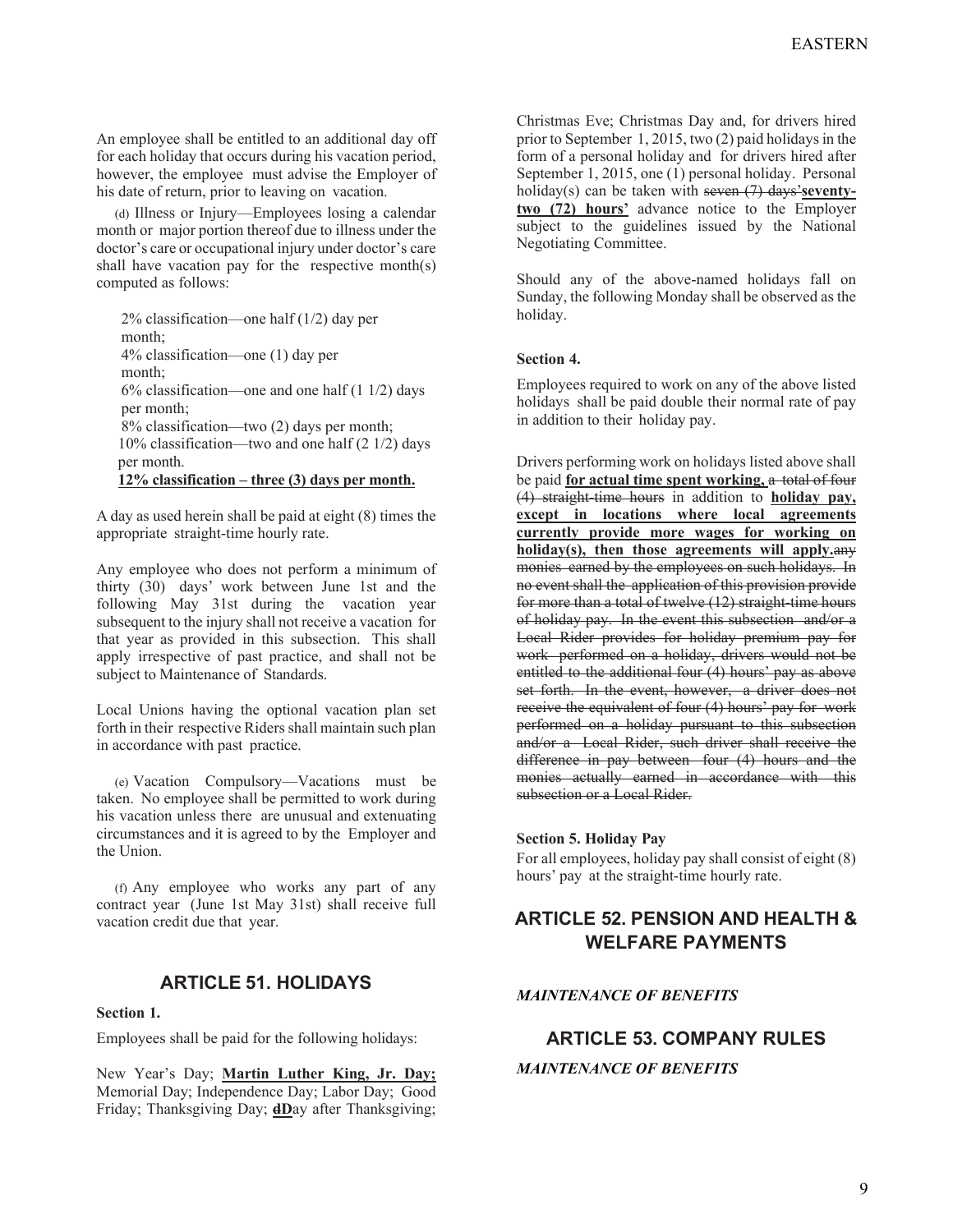# **ARTICLE 54. CARGO DAMAGES**

## *NO CHANGE*

# **ARTICLE 55. WORKDAY—WORKWEEK**

**Section 3 .** 

**A shift differential of twenty-five cents (25¢) per hour above the employee's established rate of pay shall be paid to all employees whose regularly scheduled starting time is 12:00 Noon or between 12:00 Noon and 6:00 A.M.** 

# **ARTICLE 56. ROAD OBSERVERS**

### *NO CHANGE*

# **ARTICLE 57. RETROACTIVITY**

It is agreed that all wages or money allowances increased in this Agreement, shall be paid retroactive to April 2, 2017**June 1, 2022**.

# **ARTICLE 58. TERMINATION CLAUSE**

#### *NO CHANGE*

IN WITNESS WHEREOF the parties hereto have set their hands and seals this to be effective as of September 1, 2015.

### FOR THE UNION

LOCAL UNION NO\_\_\_\_, affiliate of International Brotherhood of Teamsters.

By a set of  $\mathbf{B}$ 

(Signed)

Its

(Title)

**FOR THE COMPANY** 

(Company)

 $By$ 

(Signed)

Its

**PART II—DRIVEAWAY**

(Title)

# **ARTICLE 59. SCOPE OF AGREEMENT**

**Section 1.** 

This Part II encompasses driveaway operations located within the Eastern Area.

Article 5 of the National Agreement shall not be applicable outside the Eastern Area. Article 2, Sections 5 and 7 shall not be applicable to this Part II Eastern Driveaway Supplement.

# **ARTICLE 60.**

#### **Section 1. New Employees**

Any employee hired as a casual or part-time worker shall not become a seniority employee. **Under these provisions where it has been agreed by the Employer and the Local Union, in writing, that he was hired for casual or part-time work.** A list of employees with their hiring dates and social security numbers will be furnished to the Local Union.

Casual and part-time employees shall be given an opportunity to qualify as regular employees if available when needed and be placed at the bottom of the seniority board if they meet all qualifications required of new applicants for regular employment and shall accumulate seniority from the date of regular employment.

**It shall be a proper subject for Rider negotiations to**The Employer shall establish an efficient procedure to dispatch probationary employees to assure a proper continuation of their training and to establish**negotiate** training rates of pay. **If the parties cannot reach agreement, either party can request the assistance of the appropriate Area Committee.**

# **ARTICLE 61. STEWARDS**  *NO CHANGE*

# **ARTICLE 62. SENIORITY**

**Section 1.**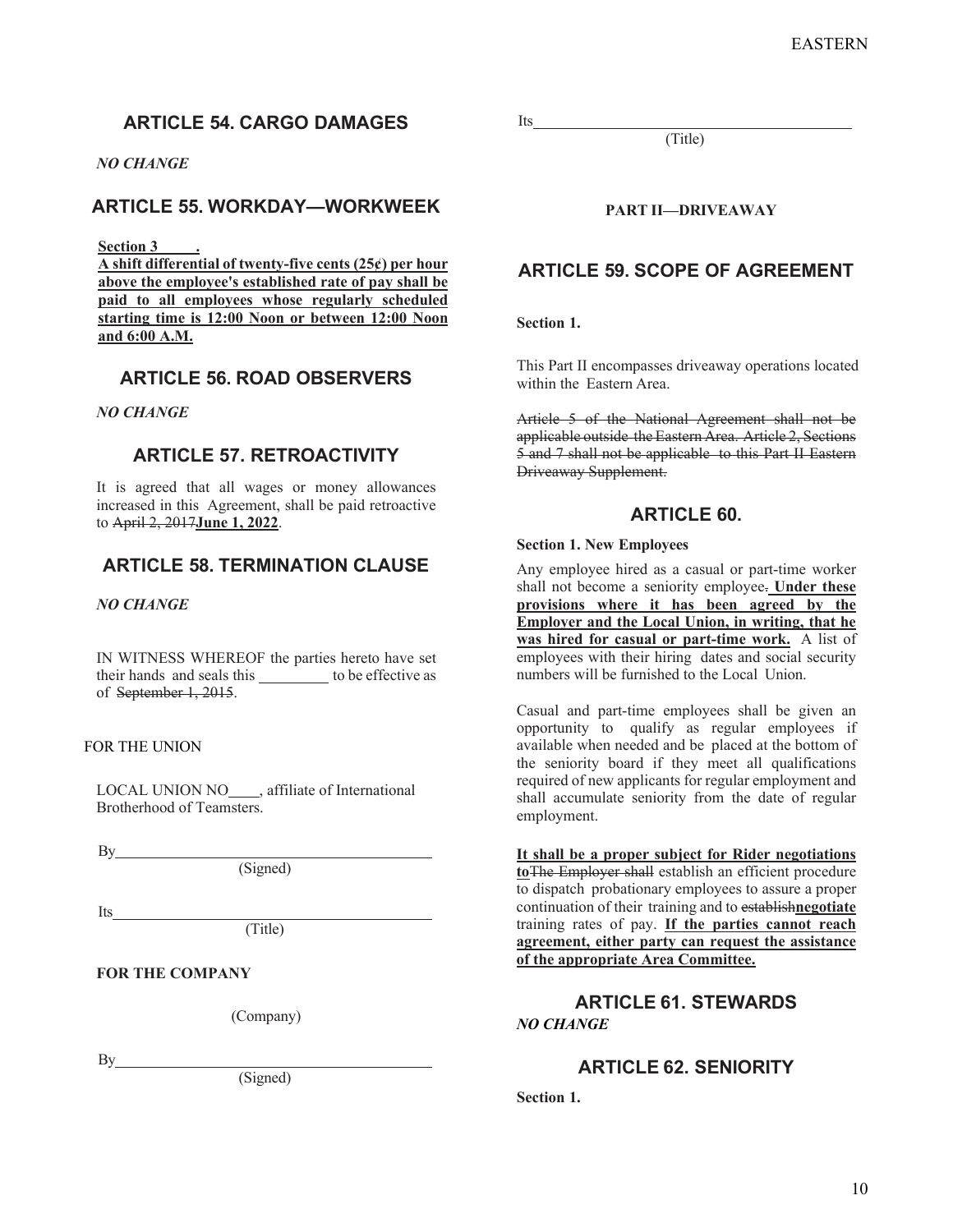Seniority rights for employees as provided under this Part II and all agreements supplemental hereto, shall prevail. Seniority shall only be broken by discharge, voluntary quit, more than a four (4)year **seven (7)-year**  layoff, unless otherwise provided herein, or as the appropriate Area Arbitration Committee may direct during the fourth (4th**seventh (7th**) year.

The extent to which seniority shall be applied as well as the methods and procedures of such application shall be clearly set forth, in writing, in this Part II including approved Local Riders.

Terminal seniority shall prevail to the extent to which it is set forth, in writing, in this Part II including approved Local Riders except as provided for herein.

#### **Recall From Layoff**

(b) Employees may be recalled by phone or email**; if the employee is not reached by phone, the Employer shall notify the employee by certified mail and the**. The employee shall notify the Employer of intent to return to work within three (3) days of receipt of notice. If the laid-off employee has another job or has made verifiable arrangements that prevents return to work within the three (3) days, then the employee may be afforded**can take** up to fourteen (14) days to return to work.

#### **Section 4. Additional Help**

(a) Where additional help is needed by any Employer at a terminal, including terminals of commonly owned Employers signatory to this Part II, over and above that provided for in Section 7(a) of Article 5 of the National Master Automobile Transporters Agreement, said additional or supplemental work shall be offered to the oldest laid-off employees of the Employer involved**, on a voluntary basis**. Those employees accepting said supplemental work at another terminal **on a voluntary basis** shall go to the bottom of the terminal seniority board and hold company seniority there only for fringe benefit purposes. However, when work picks up at the employee's regular terminal, he will be required**given an opportunity** to go back to his regular terminal and, willif he elects to remain at the new terminal, then **he** no longer **will** hold **his terminal** seniority **position** at the **old terminal but will remain at the** new terminal **with terminal seniority as of the date he transferred into the same and his layoff at said new terminal would be in accordance with his terminal seniority.**

(b) Laid-off employees transferred under (a) above must remain at the new terminal until such time as they are laid off or called back to their old terminal. **An**  **employee will remain on the terminal seniority list at any terminal into which the employee has transferred under this Section until the employee refuses recall to that particular terminal or otherwise loses seniority under any Article of this Part II.**

**(c) It will not be necessary for the Employer to transfer an employee or for a laid-off employee to return to the former terminal under Section 4(a) above, if the work available is for less than thirty (30) days.** 

**(d) (1) At terminals with a common seniority list, a transfer will be offered by seniority to regular qualified employees regardless of classification position to be filled.** 

**(2) At terminals with separate seniority lists, a transfer will be offered by seniority within classification before offer is made to other qualified employees.** 

**3.**(c)Laid off probationary employees shall not have additional help rights under this Article.

**(e)**(d) Laid-off employees to qualify for transfer as called for above must designate to the Employer, in writing, their willingness to accept a work assignment at another company terminal and/or branch in their regular classification or in another classification in which they are qualified by experience with the Employer to perform the work. The Employer will supply a form at the time of layoff.

**(f)** (e) Employees seeking to transfer to other facilities must designate, in writing, at time of layoff which facilities they will or will not transfer to at the time of layoff. Employees will be offered a particular location only one (1) time during their layoff period.

If offered additional help at an elected facility, the employee must accept the additional help offer.

**(g)** (f)All laid-off employees will be offered, in company seniority order, additional help work opportunities covered by the Central-Southern and Western Area Supplemental Agreements after the applicable additional help provisions of those respective Supplemental Agreements have been exhausted.

Employees accepting such additional help opportunity at locations covered by the Central-Southern or Western Area Supplemental Agreements will be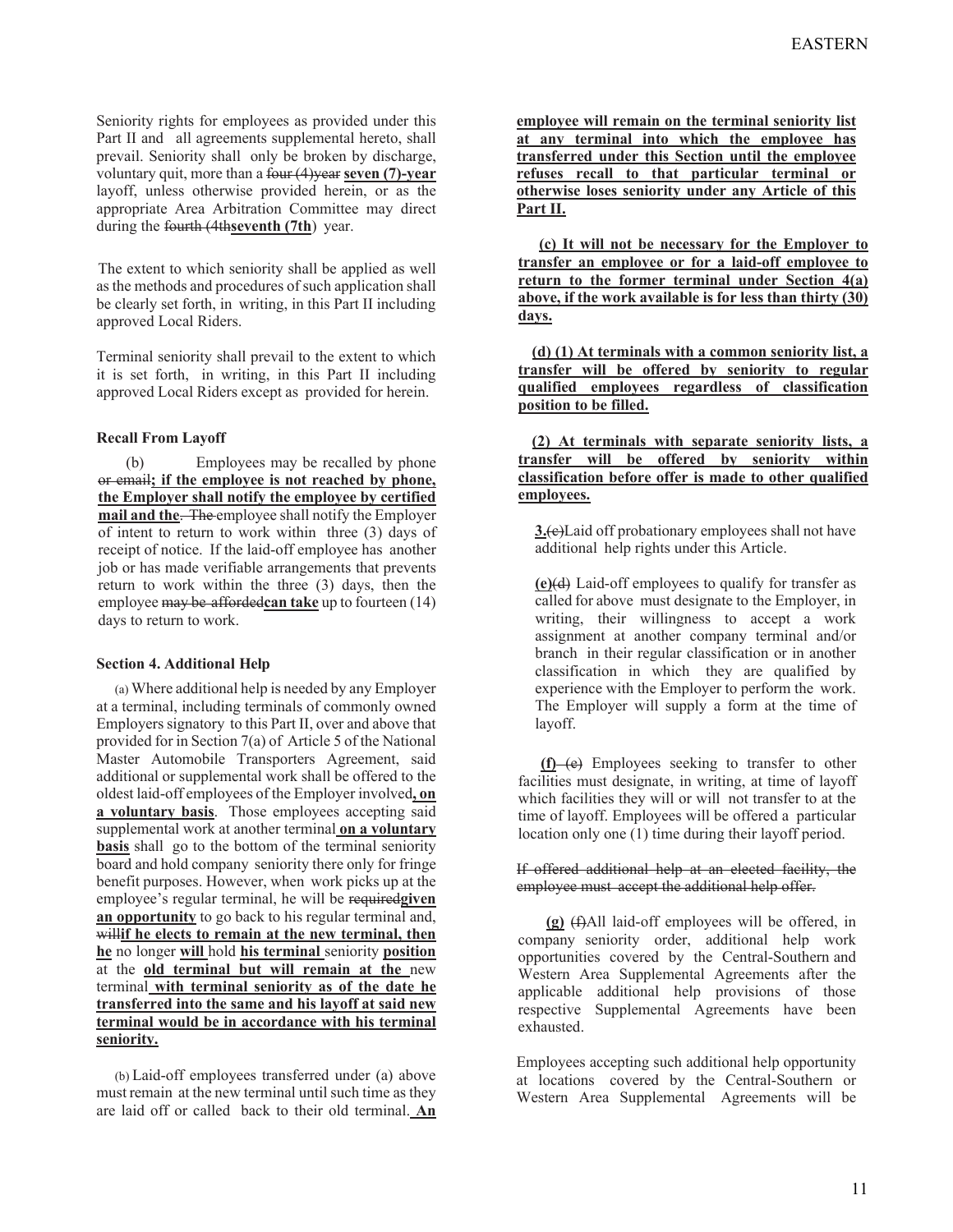assigned a new terminal seniority date for that terminal as their date of hire at such new terminal and will also be assigned a new company seniority date consistent with their date of hire at such new terminal for additional help and other work opportunities within that area supplement. However, such employee(s) shall retain their full company seniority date for vacation benefits **and for new terminal opening staffing pursuant to Article 5, Section 7 (a) (3) of the Master Agreement**. Employees accepting additional help outside of the Eastern Area shall be paid in accordance with this Eastern Area Driveaway Supplement. Employees covered by the Central-Southern or Western Area Supplemental Agreements accepting additional help and other work opportunities within the Eastern Area shall be paid in accordance with this Eastern Area Driveaway Supplement.

**Employees accepting such additional work opportunity at locations covered in this Section shall retain all their recall rights to the terminal or location from which they are laid off and all additional help rights provided by this Article.**

Laid-off employees transferred under (a) above must remain at the new terminal until such time as they are laid off or called back to their old terminal. **An employee will remain on the terminal seniority list at any terminal into which the employee has transferred under this Section until the employee refuses recall to that particular terminal or otherwise loses seniority under any Article of this Part II.**

# **ARTICLE 63. DISCHARGE OR SUSPENSION**

*NO CHANGE*

# **ARTICLE 64. UNIFORM RULES AND REGULATIONS**

*NO CHANGE*

# **ARTICLE 65. EXAMINATIONS AND IDENTIFICATION FEES**

**Section 1.** 

All classifications of work covered by this Part II Driveaway Supplement shall be subject to substance abuse testing in accordance with Article 30, Section 14 of the National Agreement.

### **Section 2.**

Physical, mental or other examinations required by a

government body or the Employer shall be promptly complied with by all employees; provided, however, the Employer shall pay for all such examinations, except for chauffeurs' and operators' licenses in the city or state where driver is employed. The Employer shall pay for all other such chauffeurs' licenses and examinations. Employees will not be required to take examinations during their working hours. The Employer shall not pay for any time spent in the case of applicants for jobs and shall be responsible to other employees only for time spent at the place of examination or examinations, where the time spent by the employee exceeds two (2) hours, and in that case, only for those hours in excess of said two (2) hours.

Examinations are to be taken at the employee's home terminal and are not to exceed one (1) in any one (1) year, except in emergencies or proven necessity. Should the Employer require more than one (1) physical examination in any two (2) year period, the employee will be paid for all time spent at the place of examination except in the case of the first (1st) physical. The Employer reserves the right to select its own doctor and the Union may, if it believes an injustice has been done an employee, have said employee re-examined at the Union's expense. If the two (2) doctors disagree, the Employer and the Union shall mutually agree upon a third (3rd) doctor whose decision shall be final and binding on both parties. The selection of the third (3rd) doctor shall be made within seven (7) days. The expense of the third (3rd) doctor shall be equally divided between the Employer and the Union.

Where employees are injured on the job and are referred to a specialist by the Employer's doctor, if the specialist approves them to go back to work, they should be put to work at once or the Employer will be liable for eight (8) hours' pay for each day that the Employer keeps them off after receiving the specialist doctor's report.

An employee is required to go to the doctor selected by the Employer.

## **Section 32.**

Should the Employer find it necessary to require employees to carry or record full personal identification, such requirement shall be complied with by the employee. The cost of such personal identification shall be borne by the Employer.

# **ARTICLE 66. LODGING**

Comfortable, sanitary lodging shall be provided by the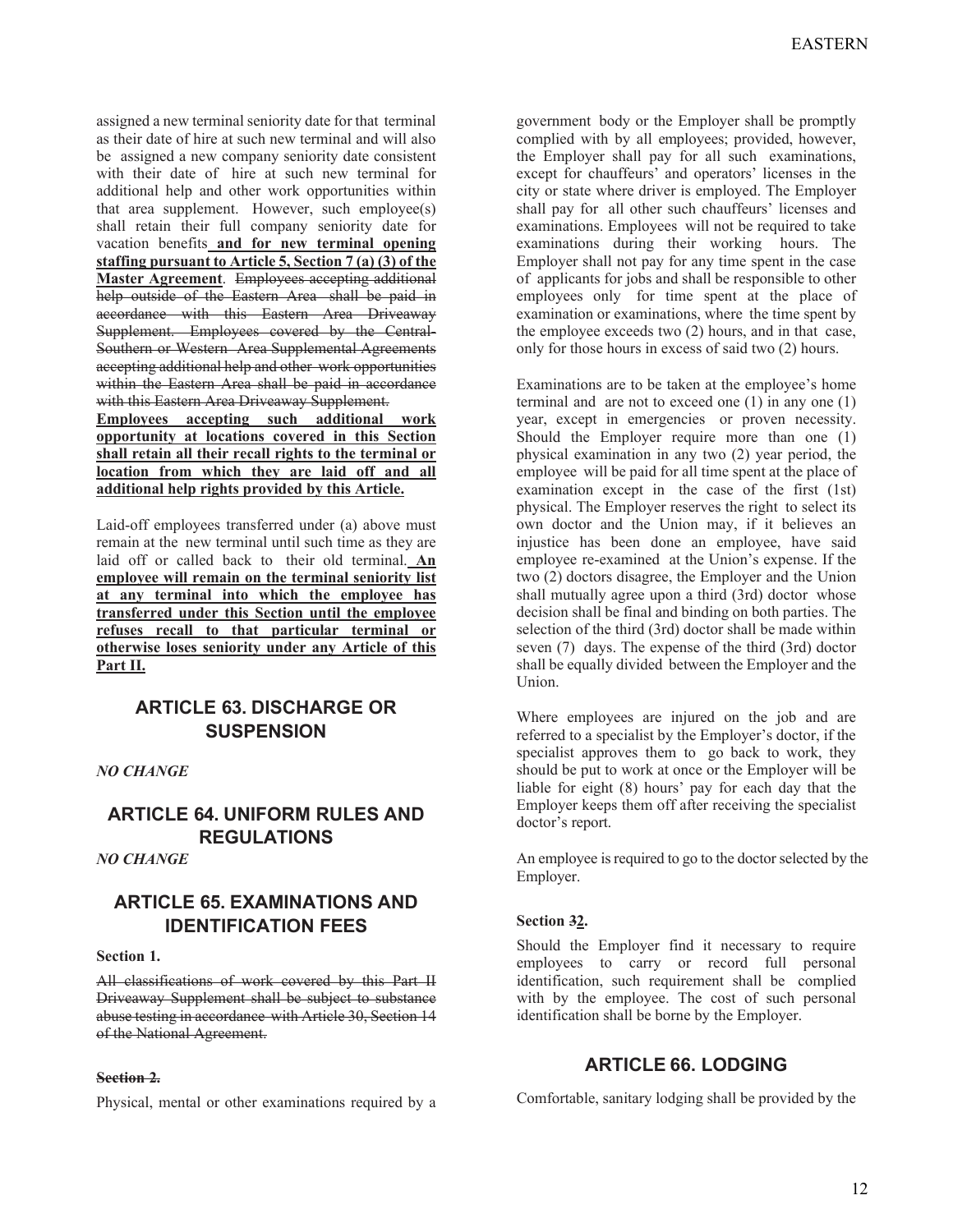Employer in all cases where an employee is required to take a statutory rest period away from the home terminal, provided bona fide receipt is given to the Employer by the employee. The Employer has the right to designate or provide suitable places of lodging to be mutually agreed upon.

The Employer shall promptly reimburse the driver at the completion of the trip for all bona fide lodging receipts submitted to the authorized Employer personnel on duty.

The Employer and the Local Union may mutually negotiate a per diem rate for lodging expenses **in their respective Local Riders**.

# **ARTICLE 67. REPORTING AND DISPATCH TIME**

**(A)** All drivers must report for work within two (2) hours after being notified by the Employer to so report, provided that such driver has had a legal rest period **unless otherwise agreed to. Local dispatch procedure shall prevail**. No driver shall be penalized for refusing to go out on the following legal holidays: Labor Day, Thanksgiving Day, Christmas Eve, Christmas Day and New Year's Day. This paragraph does not apply to local operations.

If a driver is given a trip subsequent to dispatch and **the same is toward or beyond the home terminal**, the driver must take same. **If the trip is not in the direction of the home terminal, however, it will be the driver's option whether or not to accept the trip.** 

**(B) (1) Non-Vaccinated Driver(s) - Home Terminal Drivers who are not "vaccinated" in accordance with Canadian vaccination laws or ordinances will be able to pick in seniority order at their home terminal, unless the non-vaccinated driver(s) will displace vaccinated driver(s) at dispatch based on seniority and their inability to enter Canada. Nonvaccinated driver(s) who force senior drivers on a Canadian load will only be able to take a 600-mile trip or less. If no trip exists under 600 miles, driver(s) will not be dispatched. This subsection will be null and void if driver(s) who are not vaccinated are allowed to enter Canada.** 

## **(B) (2) Non-Vaccinated Driver(s) - Backhaul Terminal**

**Drivers who are not "vaccinated" in accordance with Canadian vaccination laws or ordinances will be able to pick in seniority order at a backhaul terminal, unless the non-vaccinated driver(s) will displace vaccinated driver(s) at dispatch based on**  **seniority and their inability to enter Canada. Nonvaccinated driver(s) who force senior drivers on a Canadian load. At that point, the non-vaccinated driver would be sent home. This subsection will be null and void if driver(s) who are not vaccinated are allowed to enter Canada.** 

# **ARTICLE 68. VACATIONS**

# **Section 1.**

(a) An annual vacation of one (1) week with pay shall be granted to all employees who have worked twelve (12) months for the first (1st) year and each year thereafter up to the (4th) fourth**(3rd) third** year;

a vacation of two (2) weeks with pay shall be granted to all employees who have been employed four (4**three (3**) years **and worked ten (10) months of the third (3rd) year** and for each year thereafter up through**to** the tenth (10th**ninth (9th**) year; a vacation of three (3) weeks with pay shall be granted to all employees who have been employed ten (10**nine (9**) years **and worked ten (10) months of the ninth (9th) year** and for each year thereafter up through**to** the fifteenth (15th) year; a vacation of four (4) weeks with pay shall be granted to all employees who have been employed fifteen (15) years **and worked ten (10) months of the fifteenth (15th) year** and for each year thereafter. **A vacation of five (5) weeks with pay shall be granted to all employees who have been employed twenty (20) years and worked ten (10) months of the twentieth (20th) year. A vacation of six (6) weeks with pay shall be granted to all employees who have been employed twenty-five (25) years and worked ten (10) months of the twenty-fifth year and for each year thereafter.** 

**(b) Employees will be allowed to take two (2) weeks of vacation one (1) day at a time. In order for an employee to be eligible he/she must satisfy present eligibility requirements in addition to the following:** 

**(1) Employees must be eligible for one (1) or more weeks vacation.** 

**(2) Employee must give three (3) seven (7) days written notice to his/her Employer. The Employer must respond in writing within twenty-four (24) forty-eight (48) hours, excluding Saturdays, Sundays or holidays. Up to five (5) of such days, however, may be taken without prior notice.**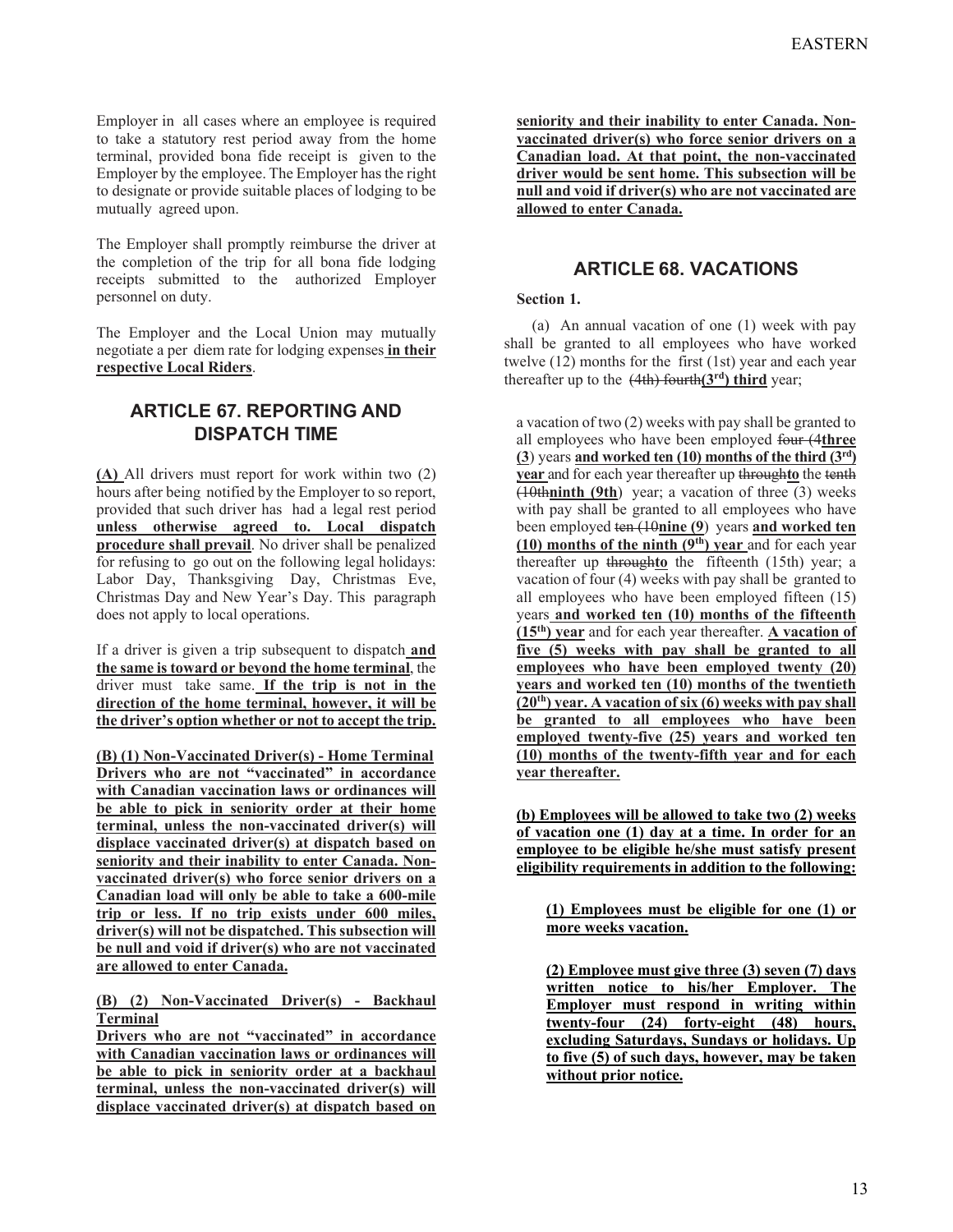**(3) The number of employees, if any, entitled to be off on any given day shall be in accordance with the seniority of the employees consistent with efficient operations.** 

**(4) A vacation day may not be used the work day prior to or after a holiday or in a workweek in which the employee has not worked at least one (1) day unless mutually agreed in writing by the Employer and employee.** 

**(5) An employee will be allowed to use only two (2) weeks of vacation one day at a time during the vacation year.** 

**(6) Employee must notify his/her Employer (Article 68, Section 3) of his/her intent to use vacation one day at a time. The employee does not have to select the days he/she wishes to use at that time.** 

### **(7) The Local Union and Employer will use this section unless mutually agreed otherwise.**

(a) **(8) Notwithstanding the provisions of Section 3(a) above, when Tt**he employee **takes the first segment of such segmented vacation, he/she** will be paid for a full week's vacation in the payroll period prior to the employee's **first** scheduled vacation.**segment. The remaining segments shall be taken without pay.**

**(c)** To qualify for the first (1st) vacation, the employee must be employed for twelve (12) months and be on the active seniority list at the end of the first (1st) twelve month period. If the employee is not on the active seniority list at the end of the first (1st) twelve month period, the employee shall be eligible to receive the first vacation when the employee returns to the active seniority board**; to qualify for each vacation period thereafter, it is sufficient if the employee works ten (100 months out of the twelve (12)-month period, but in no event can the employee earn more than the one (1) vacation in each twelve (12)-month period.**

**(d)** Any employees who have quit, or been discharged, or laid off **before they have worked ten (10) months** shall be entitled to the vacation pay earned on a pro rata basis provided they have worked the first (1st) full year. Employees who are laid off and are eligible for any vacation benefits under this Section shall not receive their vacation pay until their vacation anniversary date.

## **Section 2.**

The vacation pay shall be computed on the basis of forty (40) hours per week**two percent (2%) of the annual earnings of employees for said twelve (12) month period and a like amount for each additional week's vacation**; only regular employees on the seniority list shall be eligible for vacation pay.

## **Section 6.**

**Vacation provisions in effect at the time of the signing of this Part II shall be maintained and vacation provisions in effect shall be improved wherever specific provisions for improvement were made in this Article.** 

## **Section 67.**

If employees take a vacation during a week in which one (1) of the specified holidays occurs, they shall be entitled to holiday pay in addition to their vacation pay.

Employees shall be entitled to an additional day off for each holiday that occurs during their vacation period, however, they must advise their Employer of their date of return, prior to leaving on their vacation.

# **Section 78.**

Vacation pay shall be paid by separate check.

# **ARTICLE 69. HOLIDAYS**

## **Section 1.**

The following holidays will be observed: Fourth of July, Labor Day, Thanksgiving Day, **day following Thanksgiving Day,** Christmas Eve, Christmas Day, New Year's Day, **Martin Luther King, Jr. Day,** Memorial Day, **Good Friday,** and a personal day. **Personal holiday(s)** 

**can be taken with seventy-two (72) hours advance notice to the Employer subject to** 

**the guidelines issued by the National Negotiating Committee.**

## **Section 2.**

All employees, except probationary employees, who are available for work preceding and**or** following an observed holiday shall be paid eight  $(8)$  hours at the hourly rate while observing these holidays. If an employee is absent for not more than thirty (30) days due to proven illness or **for a period not exceeding six (6) months due to** on-the-job injury, he is considered to be available for work.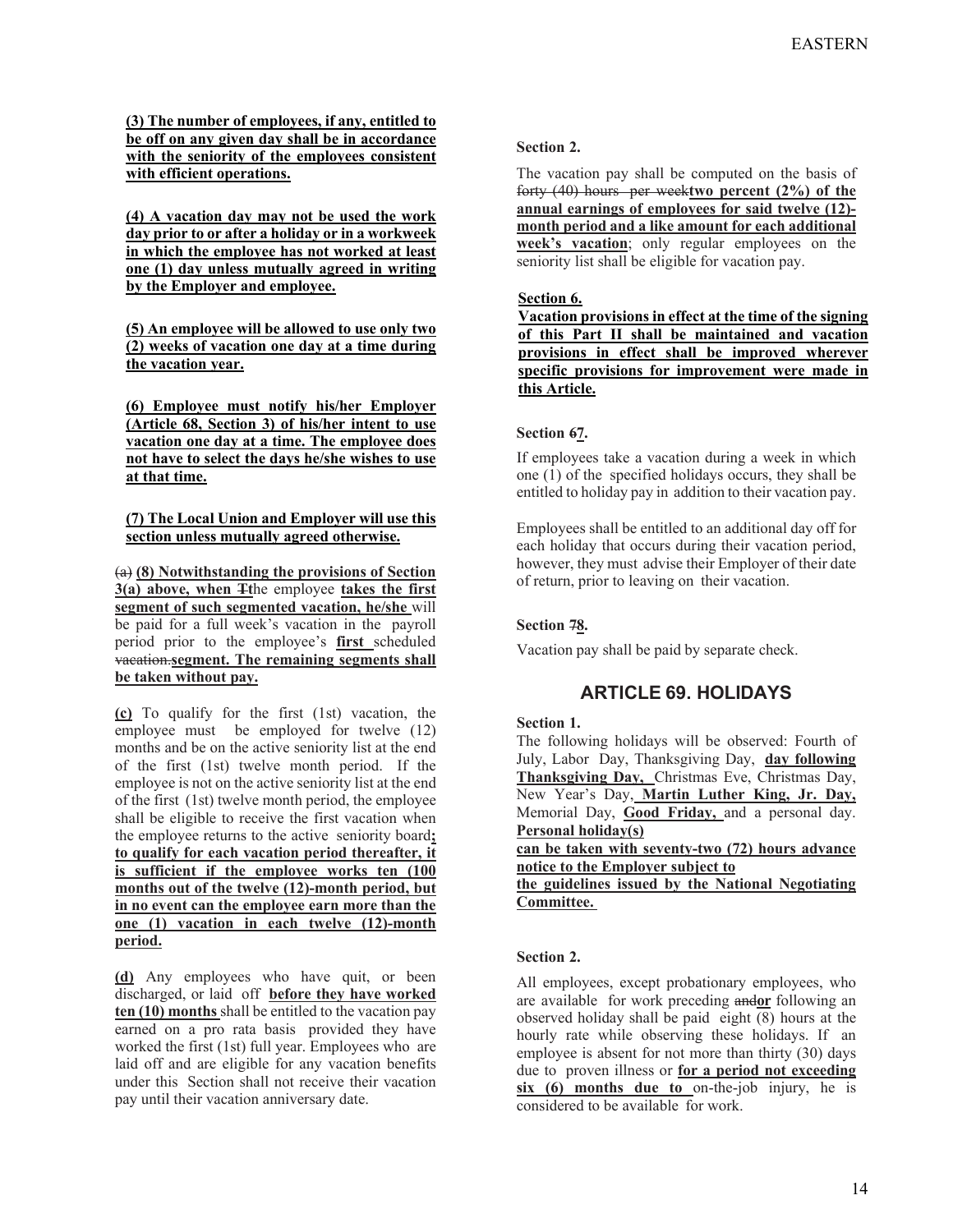If employees (excluding road drivers) are required to work on any of these days, they shall receive their normal rate of pay for the time worked in addition to the eight (8) hours' holiday pay.

Drivers performing work on the holidays stated above shall be paid a total of four (4) straight-time hours, in addition to holiday pay, except in no event shall the application of this provision provide more than a total of twelve (12) straight-time hours of holiday pay.

Drivers will receive twelve (12) hours' pay when driving on the named holidays in addition to compensation for miles driven.

If a driver, through no fault of his/her own, is forced to travel via air transportation on a paid holiday, the driver will be considered eligible for the applicable four (4) hour holiday pay.

# **ARTICLE 70. PENSION AND HEALTH & WELFARE PAYMENTS AND 401(K)**

**Section 1.** 

During the life of this Agreement, the Employer shall contribute three dollars (\$3.00) per hour to a maximum of seven hundred fifty dollars (\$750.00) per month toward single person health insurance coverage for fulltime regular employees. Coverage shall commence after thirty (30) days of non-probationary employment. The type of coverage shall be worked out between the Employer and Local Union. Casual or extra employees shall not be entitled to health insurance.

If permitted by the agreed upon insurance provider, an employee who is otherwise covered by medical insurance, such as through a spouse's policy may opt out of the Employer's health insurance coverage and receive in lieu thereof two hundred fifty dollars (\$250.00) per month to a maximum of three thousand dollars (\$3,000.00) per year payable the first full pay period in December.

In order to opt out of coverage an employee must do so in writing on a form provided by the Employer and must provide the Employer with acceptable proof that the employee is covered by other insurance. Employees who lose their coverage may be added back to the Employer's hospitalization coverage, subject to all plan rules.

**The Employers agree to make the following maximum increased contributions into each Health and Welfare Plan and each Pension Plan of the respective Local Union parties hereto, as follows:** 

**(a) Beginning August 1, 2011, the Employer shall contribute to a Pension Fund the sum of sixty-eight dollars and forty cents (\$68.40) per day for each day worked, to a maximum of five (5) days per week or three hundred forty-two dollars (\$342.00).** 

**By execution of this Part II, the Employers participating in the Central States, Southeast and Southwest Areas Pension Fund agree that one dollar and twenty cents (\$1.20) per day up to a maximum of six dollars (\$6.00) per week of the pension contribution required under this Article shall be allocated to a separate account established by the Board of Trustees pursuant to Section 401 (h) of the Internal Revenue Code for the purpose of providing prescription drug benefits or such other benefits as determined by the Board of Trustees to Medicare eligible participants of the Central States Pension Fund who work and retire under this Part**  and who otherwise meet the eligibility **requirements of the pension plan.** 

**(b) Monthly, daily and hourly health and welfare contributions and pension contributions shall be converted from the weekly rate increases in accordance with past practice unless specifically stated otherwise in this Part II.** 

**(c) All contractual provisions relating to health & welfare and pension shall be provided in the respective Supplemental Agreements.** 

**(d) During the life of this Agreement, the Employer shall continue to make contributions to the appropriate Health and Welfare and Pension Funds in such amount as is determined on an annual basis by the Funds to be necessary to maintain the benefits then in effect.** 

**By the execution of this Part II, the Employers party to this Part II agree to enter into appropriate trust agreements necessary for the administration of such funds, and to designate the Employer Trustees under such agreement, hereby waiving all notice thereof and ratifying all actions already taken or to be taken by such Trustees within the scope of their authority.** 

## **Section 2. Pension.**

The Employer shall contribute three percent (3%) maximum to the Teamsters 401(k) Plan or Defined Contribution Plan on behalf of each eligible employee as agreed upon by the Employer and Local Union.

**If an employee is absent because of illness or off-thejob injury and notifies the Employer of such absence, the Employer shall continue to make the**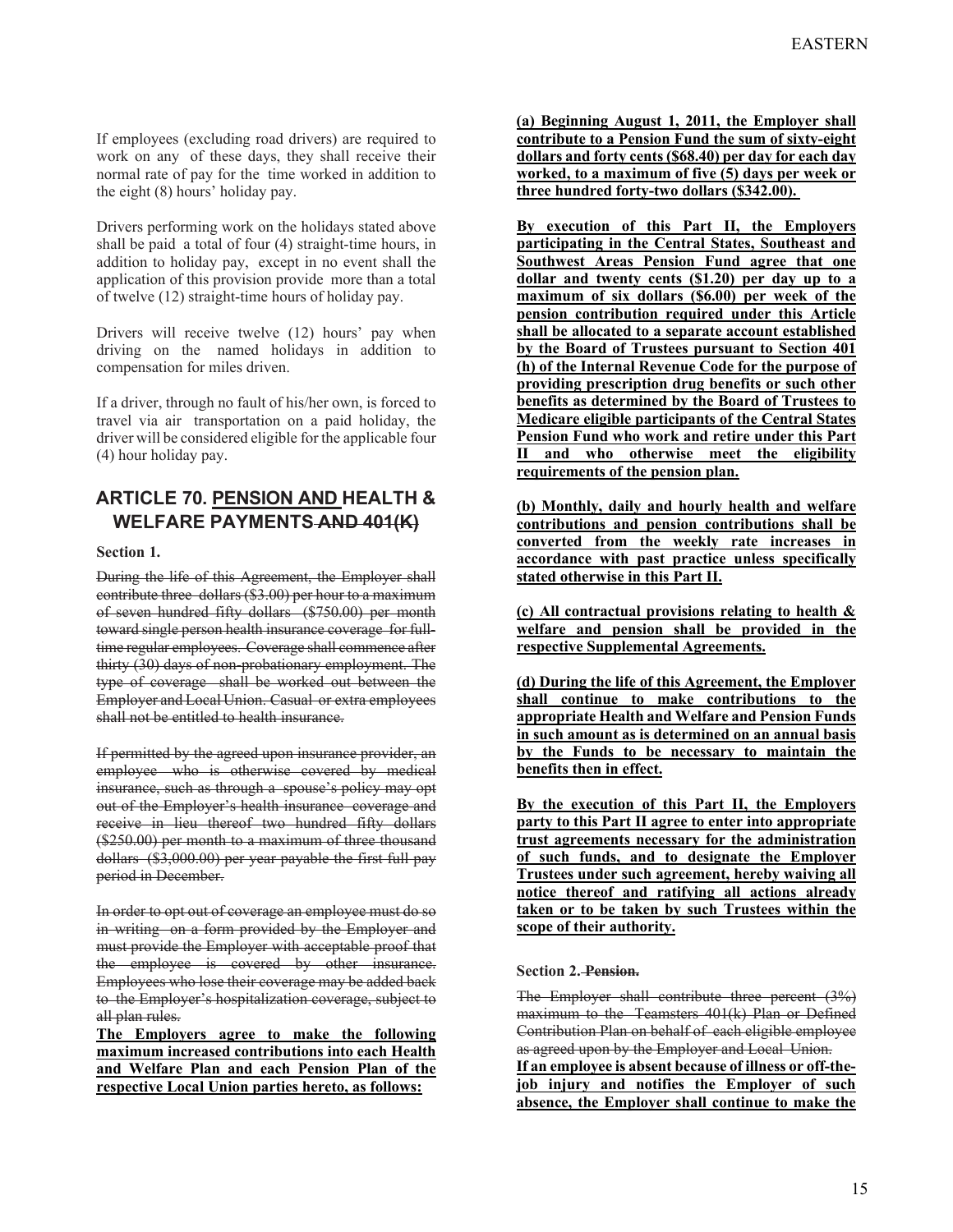## **required contributions for a period of four (4) weeks.**

If an employee is injured on the job, the Employer shall continue to pay the required health insurance contributions until such employee returns to work, however, such contributions shall not be paid for a period of more than six (6**twelve (12**) months.

If an employee is granted a leave of absence, the Employer shall collect from said employee, prior to the leave of absence being effective, sufficient monies to pay the required contributions into the health insurance **& welfare and pension fund** during the period of absence.

**There shall be no deduction from equipment rental of owner-operators by virtue of the contributions made to the health & welfare and pension fund, regardless of whether the equipment rental is at the minimum rate or more.** 

**Contributions to the health & welfare and pension fund must be made for each week on each regular or extra employee, even though such employees may work only part time under the provisions of this Part II, including weeks where work is performed for the Employer but not under the provisions of this Part II, and although contributions may be made for those weeks into some other health & welfare and pension fund. Employees who work either temporarily or in cases of emergency under the terms of this Part II shall not be covered by the provisions of this paragraph. The officials and employees of those Local Unions who are signatory to the National Master Automobile Transporters Agreement and the Eastern Area (Part II - Driveaway) Supplemental Agreement are eligible to participate in the health & welfare and pension program provided for under this Article.** 

**When an employee commences to receive retiree's health and welfare benefits or when an employee receives a normal age retirement pension benefit, the Employer's obligation to contribute to the appropriate health, welfare or pension plan ceases.** 

**Disputes or questions of interpretation concerning the requirement to make contributions on behalf of particular employees or classification of employees shall be submitted directly to the Area Joint Arbitration Committee by either the Employer, the Local Union, or the Trustees. In the event of such referral, the Employer shall not be deemed to be delinquent while the matter is being considered, but if the Area Joint Arbitration Committee, by** 

**majority vote, determines that contributions are required, the Employer shall pay to the Trust Fund the amounts due together with any other charges uniformly applicable to past due contributions. The Area Joint Arbitration Committee may also determine whether the Employer's claim was bona fide.** 

**The Employer shall make contributions into the applicable pension fund in the maximum amount agreed to as established by the applicable pension fund for casual or extra employees. The pension fund contribution shall not be required if pension contributions established by the appropriate Supplemental Agreement have been paid on the employee's behalf.** 

**Section 3.** 

**The Fund shall be the CENTRAL STATES, SOUTHEAST AND SOUTHWEST AREAS HEALTH & WELFARE AND PENSION FUNDS.** 

**The Trustees or their designated representatives shall have the authority to audit the payroll and wage records of the Employer for all individuals performing work within the scope of and/or covered by this Part II, for the purpose of determining the accuracy of contributions to the funds and adherence to the requirements of this Part II regarding coverage and contributions. For purposes of such audit, the Trustees or their designated representatives shall have access to the payroll and wage records of any individual, including owner-operators, lessors and employees of fleet owners (excluding any supervisory, managerial and/or confidential employees of the Employer) whom the Trustees or their designated representatives reasonably believe may be subject to the Employer's contribution obligation.** 

# **ARTICLE 71. PAY CONDITIONS**

# **Section 2. Payday**

Employees' payday shall be no later than the ending of the last weekly, bi-weekly or bi-monthly pay period except in cases beyond the Employer's control. In case there is a delay after twenty-four (24) hours, a supplemental method of payment will be made. Unless changed by mutual agreement of the Local Union and the Employer**, the current one week holdback shall remain in effect**.

# **Section 3.**

The Employer agrees to itemize paychecks, including deductions**, and individually place the checks in sealed**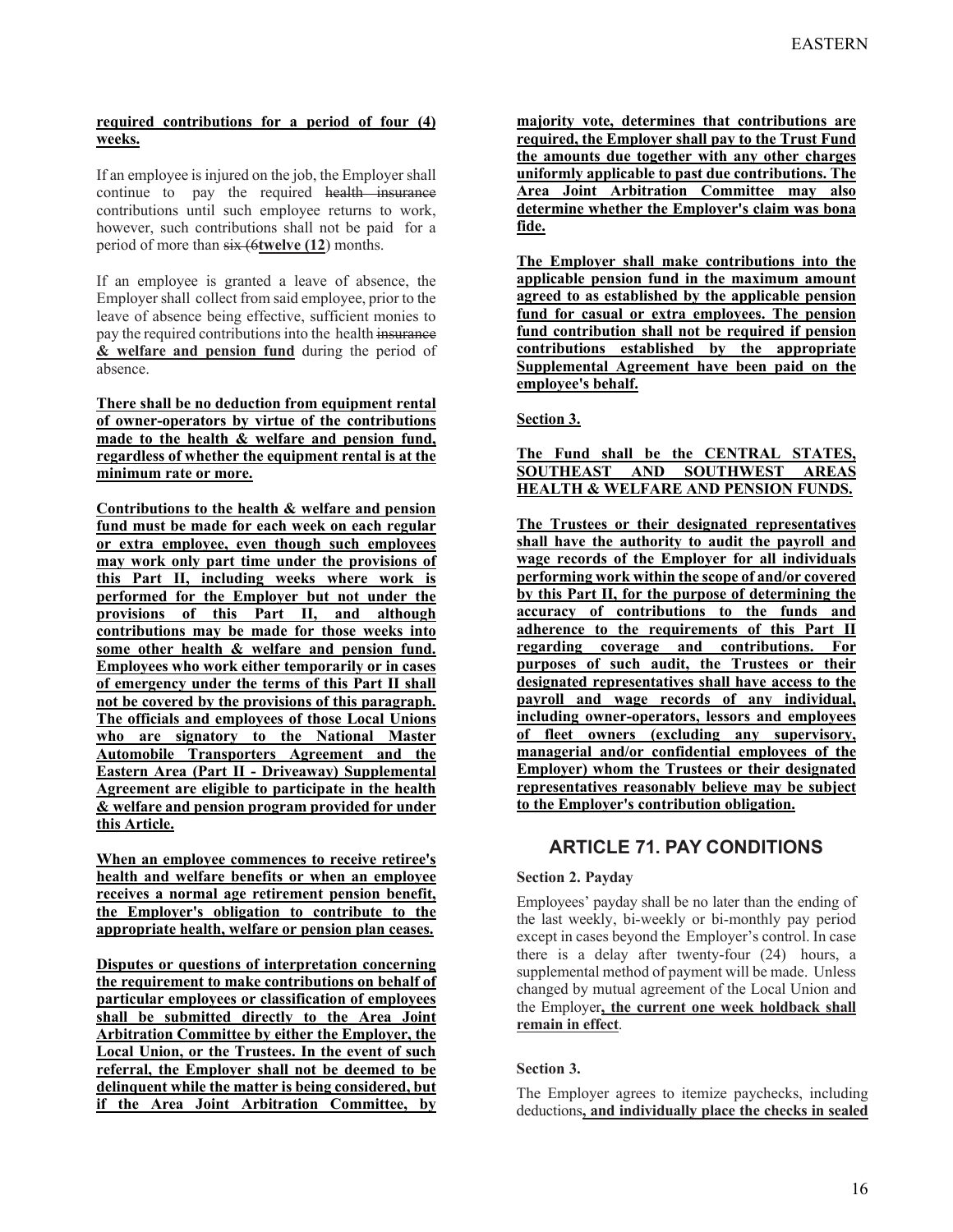#### **envelopes, unless otherwise agreed**.

#### **Section 4.**

The drivers and garage and yard employees shall be paid weekly, unless mutually agreed otherwise. However, the Employer may have a holdback of two (2**one (1**) weeks **subject to approval of the appropriate Area Joint Arbitration Committee**.

#### **Section 5.**

**Direct deposit will be available for employees at the employee's request.** The Company may utilize direct deposit. **will make this request available as soon as possible.**

# **ARTICLE 72. RIDERS**

#### *NO CHANGE*

# **ARTICLE 73. SPECIAL DRIVERS**

## **Special drivers must be qualified to perform the work in question. In no case shall the Employer use so-called stay-out drivers or tourist drivers.**

# **ARTICLE 734. RETURN TRANSPORTATION**

#### **Section 2.**

(a) Drivers shall be reimbursed for rail or bus fare whichever is higher, no receipt necessary, on all trips up to three hundred (300) miles. Any change in such rates shall be reflected in the fare paid to the driver.

(b) Coach plane fare shall be allowed on trips over three hundred (300) miles from the home terminal or next pickup point based on Household Goods point-topoint mileage. A Local Union and an Employer, by mutual agreement, can work out a mileage allowance in lieu of coach plane fare. When a mileage allowance is worked out in lieu of actual coach plane fare in a Local Rider, no receipt will be necessary; however, in absence of such an agreement, a receipt will be necessary before a driver will be reimbursed. Existing Local Rider conditions shall not be affected by provisions of this paragraph. **Drivers will be given the backhaul rate when driving a rental car.**

(c) The Employer may require that drivers use the least expensive airfare available as long as drivers are not denied work opportunity and are not unreasonably delayed as the result of having been compelled to

accept the least expensive airfare.

(d) (1) After a reasonable ETA at the airport is mutually established, the Employer shall either: assign the driver the available flight that is scheduled to arrive the earliest at the return destination, or choose a different flight and compensate the driver at the appropriate hourly rate for all time in excess of one (1) hour the driver is delayed in arriving when comparing the scheduled arrival time of the earliest available flight with the scheduled arrival time of the flight chosen by the Employer.

## **The Employer will pay a penalty of six (6) hours for any return flight with more than one stop after eight (8) hours or more and three (3) hours of penalty pay less than eight (8) hours.**

(1) Drivers who miss a flight through no fault of their own shall either be assigned the available flight that is scheduled to arrive the earliest at the return destination or a different flight and be compensated for all hours in excess of two (2) hours the driver is delayed in arriving when comparing the scheduled arrival time of the earliest available flight with the scheduled arrival time of the flight assigned by the Employer.

While establishing any flight, whether the original or the subsequent replacement flight, if the ticket cost of the least expensive airfare and an earlier flight does not exceed \$50.00, the Employer will give the driver the flight of his/her choice, provided the extra cost does not exceed the \$50.00.

(e) A driver may utilize his/her ticket to arrange for an earlier return on any airline, whether relating to the original established flight or any subsequent replacement flight, as long as said exchange does not exceed a \$50.00 cost to the Employer. If the driver in arranging for any flight change from that established by the Employer either originally or subsequently, realizes a savings to the Employer, the savings will be divided equally between the driver and the Employer.

(f) All drivers must turn in their boarding pass and seat assignment ticket receipts and stubs and all refund documentation with their trip papers.

## **Section 3.**

#### **Driver's Return Option - Home Domicile**

#### **The following will apply to all trips out of a driver's home domicile (Pool and Intra-Area) for the purpose**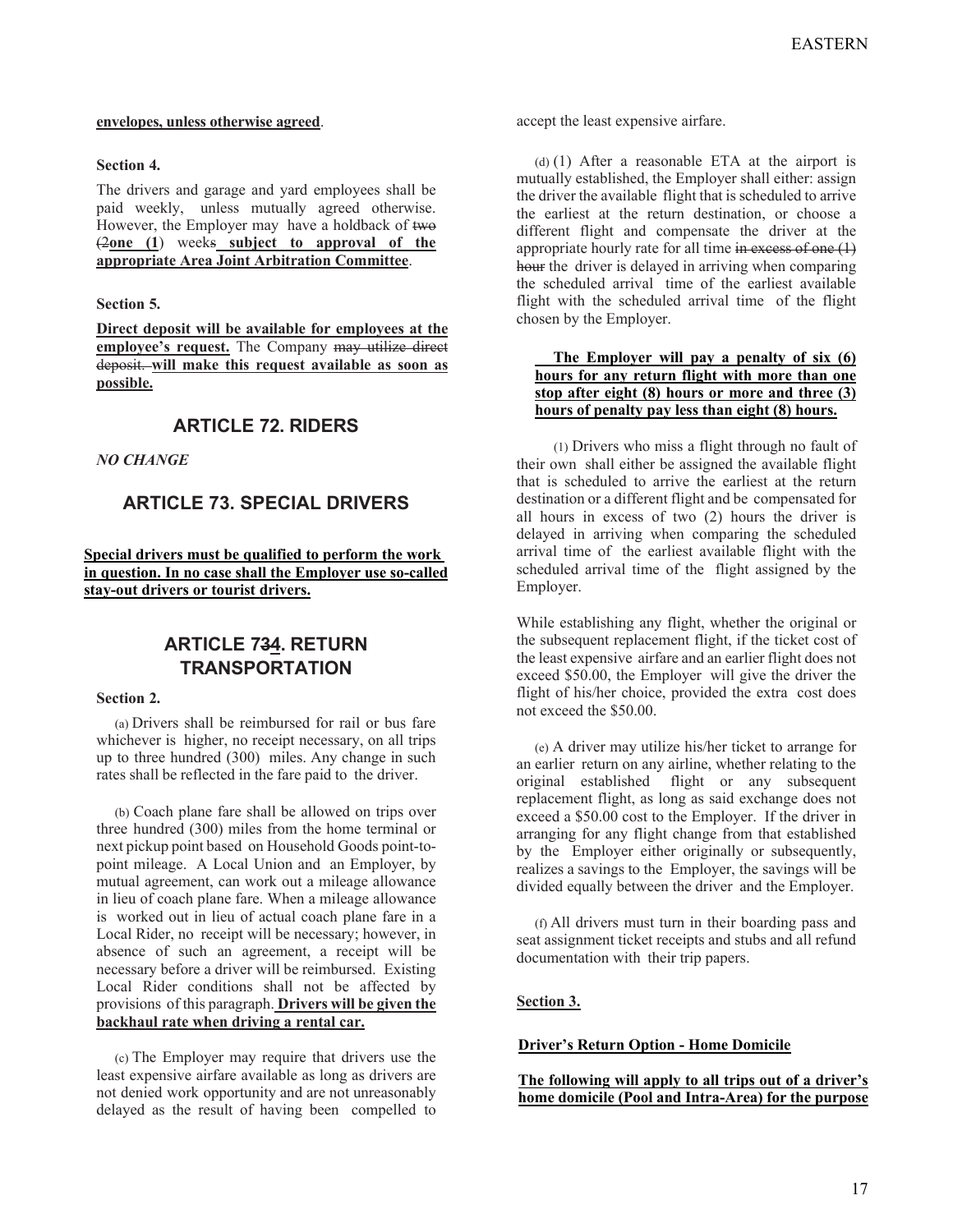**of getting a driver back to his/her home domicile: (a) A driver who starts his/her 7-day workweek from his/her home terminal can elect to return to his/her home domicile after driving at least 2,200 miles within that 7-day week. If a driver is within 300 miles of a backhaul location at his/her last delivery, driver may be required to take a backhaul.** 

**(b) A driver who starts his/her 7-day workweek from his/her home terminal and who is in a backhaul situation during that workweek can elect to return to his/her home domicile after delivering 8 units or more within that 7-day week.** 

**(c) A driver who starts his/her 7-day workweek from his/her home terminal and takes multiple trips out of his/her home domicile during that workweek can elect to return to his/her home domicile after logging at least 63 hours of compensated time for that 7-day week.** 

**Nothing herein shall preclude a driver from staying out on the road in the dispatch system delivering units. When a driver has taken dispatch from his/her home terminal/domicile and any of the events described in subparagraphs (a), (b) or (c) has been met, the affected driver shall have an unrestricted right to return to his/her domicile and the Company shall be responsible for ensuring his/her return without delay. Drivers shall be afforded 2 days off in their seven-day work period but shall not have the right to take four consecutive days off in that period. Notwithstanding the foregoing, however, drivers utilizing subparagraph (b) above, and the trips covered therein fall under the Pool Agreement, will still be eligible for the three days off provided for under the Pool Agreement.** 

# **ARTICLE 745. PAID-FOR TIME**

## **Section 2. Layovers, Breakdowns or Impassable Highways**

When drivers are delayed through no fault of their own, such as weather conditions, waiting over weekends and/or holidays, impassable highways or breakdowns, or unnecessary delays at terminals or destinations, **to included delays at Canadian or Mexican borders,** they shall notify the home office or nearest terminal by phone of such conditions and for instructions, except in case of emergency. After such notification, the driver is to be paid at the appropriate rate per hour during the delay; provided, however, that in no case shall any employee be paid for more than eight (8) hours out of every twenty-four (24) hour period, except

where an employee is required to stay with equipment, or except on employee's first (1st) tour of duty which contemplates a ten (10) hour driving period as well as all time lost due to delays as a result of overloads or certificate violations involving federal, state or city regulations, which occur through no fault of the driver, the drivers shall be paid for all time while delayed, and further provided that the driver shall present upon return or completion of trip claim for waiting time where the Employer has personnel on duty to receive same.

(a) When a driver breaks down on the initial leg of a trip, he/she shall receive the difference between the hours he/she had actually driven on that day and ten (10) driving hours (i.e.: the balance of ten  $(10)$  hours) whether the breakdown occurs on the first day of that leg of the trip in a subsequent day. Thereafter, driver shall be paid eight (8) hours for every twenty-four (24) hours that pass until the truck is repaired. If a subsequent breakdown occurs on the same leg of the trip, or on any subsequent leg of the trip, the driver shall receive the balance of eight (8) hours pay for that day.

(b) The above application would also be used if the driver experiences another breakdown on a second or third leg of a trip, it being the intent that the balance of the ten (10) hour rule would be applicable only one time on each leg of the multiple leg trip.

(c) Any delay time or breakdown time is to be included in the paycheck for the pay period within which it is reported or no later than the next pay period. **Any Employer failing to comply with this Section shall pay a penalty of seven dollars and fifty cents (\$7.50) to each employee involved.**

The driver must be advised, in writing, within five (5) days excluding Saturdays, Sundays and holidays, of any contested delay time or breakdown time.

# **Section 4.**

When a driver has returned from a trip and has turned in equipment (plates, permits, etc.) and completed paper work (trip sheets, logs, etc.) at the terminal, the Company shall make a reasonable effort to notify the driver of layoff prior to the next dispatch. **Failure to make a reasonable effort to notify the driver of layoff will result in the driver being paid six (6) hours pay in the event the driver subsequently reports to the terminal for dispatch.**

**Section 5. Fueling**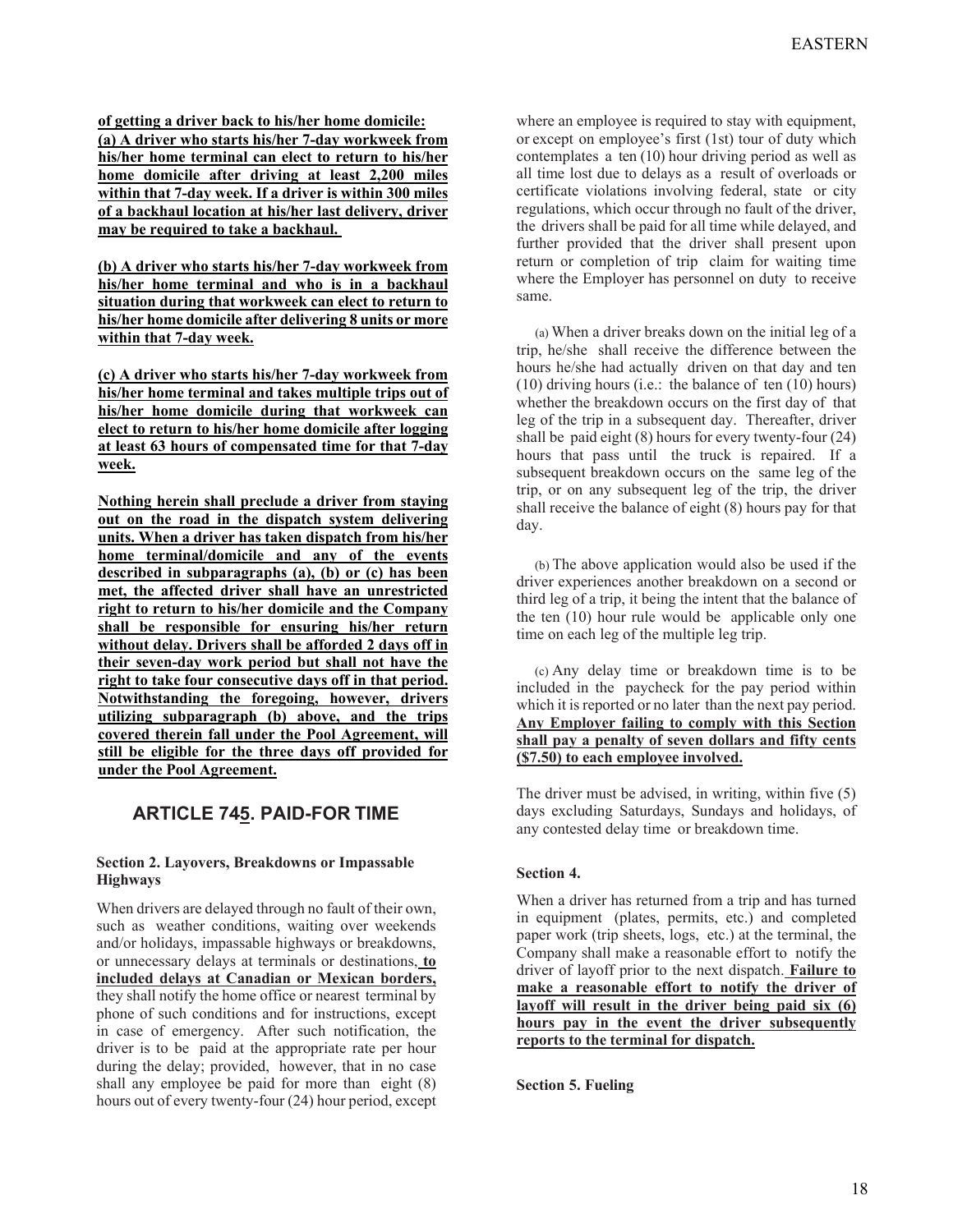Effective upon ratification of this Agreement, driveaway drivers will be paid fifteen (15) minutes for each required fueling. All compensated fuel stops must be properly logged and documented on driver check-in sheet with all fuel receipts attached.

### **Upon submission of a valid receipt, drivers will be paid an additional \$3.00 for each time required to add D.E.F. to the fuel of the drive truck.**

#### **Section 6.**

**Drivers will be paid fifteen (15) minutes for crossing into Canada and fifteen (15) minutes for crossing into the United States.** 

# **ARTICLE 756. UNDECKING PAYACCESSORIAL CHARGES**

#### **Section 1.**

The following fixed rates shall apply for the undecking:

| $2$ way | \$45.00 |
|---------|---------|
| $3$ way | \$65.00 |
| 4 way   | \$85.00 |

**The accessorial rates are increased 12% on June 1, 2022, 4% on June 1, 2023 and 4% on June 1, 2024. The accessorial rates are increased 1.32% on June 1, 2011, 1.31% on June 1, 2012, 1.51% on June 1, 2013 and 1.69% on June 1,2014.** 

#### **Section 2. Governors, Baffle Plates**

**(a) If drivers are required to install or remove governors and/or return the same, they shall be paid as follows: The accessorial rates are increased 12% on June 1, 2022, 4% on June 1, 2023 and 4% on June 1, 2024.** 

| 6/1/11          | \$4.03        |
|-----------------|---------------|
| <u>6/1/12 —</u> | <b>\$4.08</b> |
| 6/1/13 —        | <b>\$4.14</b> |
| <u>6/1/14 —</u> | <u>\$4.21</u> |
|                 |               |

**(b) If drivers are required to install and/or remove baffle plates and/or return the same, they shall be paid as follows: The accessorial rates are increased 12% on June 1, 2022, 4% on June 1, 2023 and 4% on June 1, 2024.** 

**6/1/11 S \$3.11** 

**6/1/12 S \$3.15 6/1/13 S \$3.20 6/1/14 – \$3.25** 

#### **Section 3. Brakes S Lights**

**All present established practices pertaining to installation of brakes and lights shall continue. Drivers required to install or remove brakes, including hoses, shall be paid for such work as follows: The accessorial rates are increased 12% on June 1, 2022, 4% on June 1, 2023 and 4% on June 1, 2024.** 

**6/1/11 S \$4.53** 

**6/1/12 S \$4.59** 

**6/1/13 S \$4.66** 

**6/1/14 – \$4.74** 

**Section 4. Towbars, Hook or Unhook** 

**(a) When a driver is required to hook up a towbar unit, the rate paid for each hookup in addition to his mileage rates shall be as follows: The accessorial rates are increased 12% on June 1, 2022, 4% on June 1, 2023 and 4% on June 1, 2024.** 

**6/1/11 S \$11.06 6/1/12 S \$11.20 6/1/13 S \$11.37 6/1/14 – \$11.56** 

**(b) When a driver is required to unhook towbars at destination, the rate paid shall be as follows: The accessorial rates are increased 12% on June 1, 2022, 4% on June 1, 2023 and 4% on June 1, 2024.** 

**6/1/11 S \$9.05 6/1/12 S \$9.17 6/1/13 S \$9.31 6/1/14 – \$9.47** 

**Section 5. Saddle or Bolster Mount** 

**(a) When a driver is required to hook up saddle mount or bolster away from company terminal, the rate paid shall be as follows: The accessorial rates are increased 12% on June 1, 2022, 4% on June 1, 2023 and 4% on June 1, 2024.** 

**6/1/11 – \$13.27 (per deck) 6/1/12 – \$13.44 (per deck)**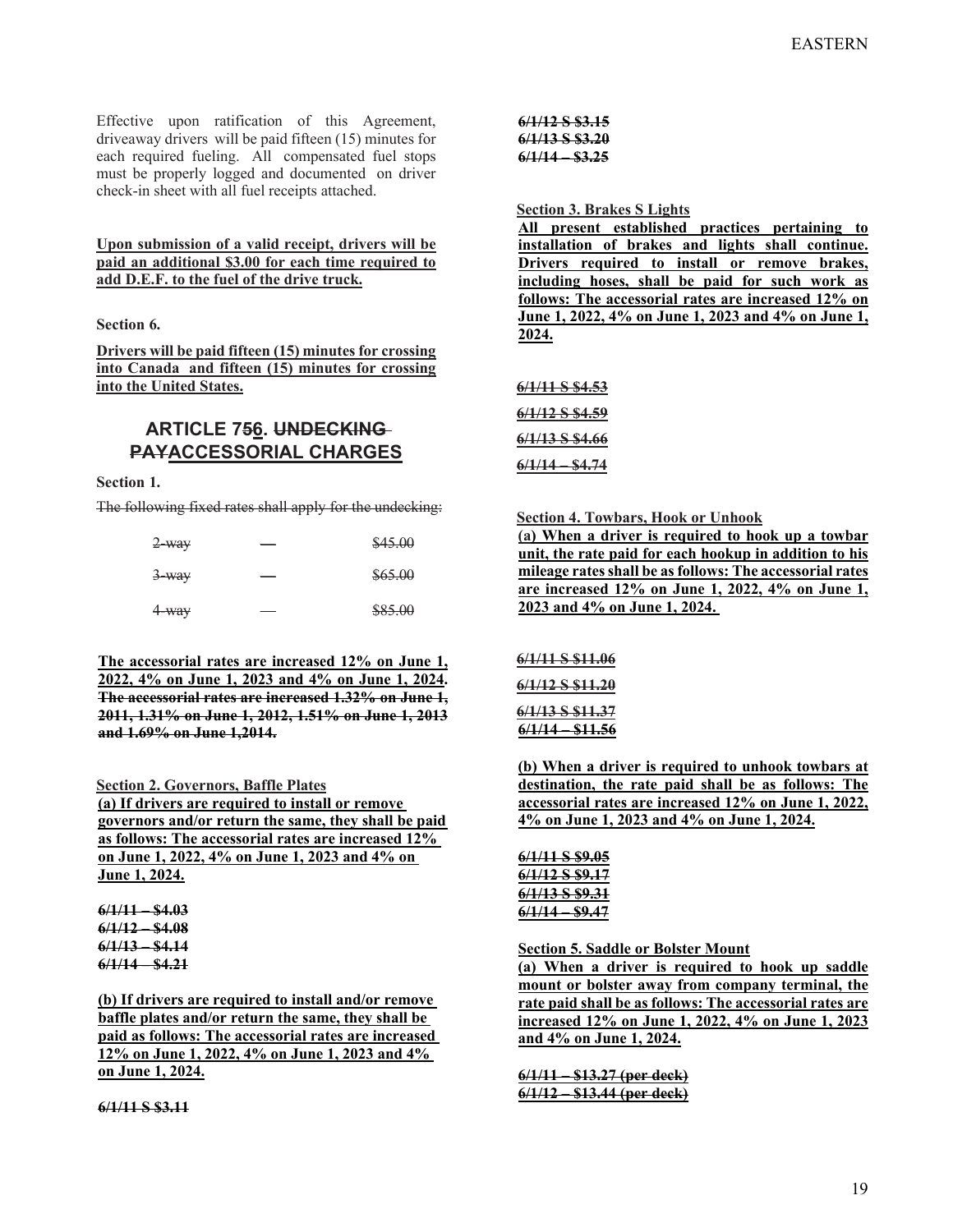**6/1/13 – \$13.64 (per deck) 6/1/14 – \$13.87 (per deck)** 

**(b) When the hookup, saddle mount or bolster is accomplished at the company terminal by the driver, the rate paid shall be as follows: The accessorial rates are increased 12% on June 1, 2022, 4% on June 1, 2023 and 4% on June 1, 2024.** 

**6/1/11 – \$13.27 (per deck) 6/1/12 – \$13.44 (per deck) 6/1/13 – \$13.64 (per deck) 6/1/14 – \$13.87 (per deck)** 

**(c) When a driver is required to dismount, saddle mount or bolster mount at destination, the rate paid shall be as follows for dismounting: The accessorial rates are increased 12% on June 1, 2022, 4% on June 1, 2023 and 4% on June 1, 2024.** 

**6/1/11 S \$11.06 (per deck) 6/1/12 S \$11.20 (per deck) 6/1/13 S \$11.37 (per deck) 6/1/14 – \$11.56 (per deck)** 

**Section 6. Full Mounts** 

**When a driver is required to dismount full mounts, the driver shall be paid as follows in addition to his regular wages: The accessorial rates are increased 12% on June 1, 2022, 4% on June 1, 2023 and 4% on June 1, 2024.** 

**6/1/11 – \$23.97 6/1/12 – \$24.28 6/1/13 – \$24.65 6/1/14 – \$25.07** 

**A full mount vehicle shall be considered to be one unit in a combination.** 

**Section 7. Drive Shafts** 

**(a) When a driver is required to remove a drive shaft, the rate paid shall be as follows: The accessorial rates are increased 12% on June 1, 2022, 4% on June 1, 2023 and 4% on June 1, 2024.** 

**6/1/11 S \$3.11 6/1/12 S \$3.15 6/1/13 S \$3.20 6/1/14 – \$3.25** 

**(b) When a driver is required to replace a drive shaft, the rate paid shall be as follows: The accessorial rates**  **are increased 12% on June 1, 2022, 4% on June 1, 2023 and 4% on June 1, 2024.** 

| <u>6/1/11 S \$3.11</u> |
|------------------------|
| <u>6/1/12 S \$3.15</u> |
| <u>6/1/13 S \$3.20</u> |
| <u>6/1/14 - \$3.25</u> |

**Section 8. Batteries** 

**When a driver is required to install, remove and ship batteries, the rate paid shall be as follows for each physical battery as follows: The accessorial rates are increased 12% on June 1, 2022, 4% on June 1, 2023 and 4% on June 1, 2024.** 

**6/1/11 S \$4.03 6/1/12 S \$4.08 6/1/13 S \$4.14 6/1/14 – \$4.21** 

**Section 9. Axle Shafts** 

**(a) When a driver is required to remove axle shafts, the rate paid shall be as follows: The accessorial rates are increased 12% on June 1, 2022, 4% on June 1, 2023 and 4% on June 1, 2024.** 

**6/1/11 S \$3.11 6/1/12 – \$3.15 6/1/13 – \$3.20 6/1/14 – \$3.25** 

**(b) When a driver is required to replace axle shafts, the rate paid shall be as follows: The accessorial rates are increased 12% on June 1, 2022, 4% on June 1, 2023 and 4% on June 1, 2024.** 

| <del>6/1/11</del>   | <del>\$3.11</del> |
|---------------------|-------------------|
| <del>6/1/12 -</del> | S3.15             |
| <del>6/1/13 -</del> | <del>\$3.20</del> |
| 6/1/14              | <b>\$3.25</b>     |
|                     |                   |

**Section 10. Tandems** 

**(a) When a driver is required to tie-up tandems, the rate paid shall be as follows: The accessorial rates are increased 12% on June 1, 2022, 4% on June 1, 2023 and 4% on June 1, 2024.** 

| <u>6/1/11 S \$4.03</u> |
|------------------------|
| <u>6/1/12 S \$4.08</u> |
| <u>6/1/13 S \$4.14</u> |
| <u>6/1/14 – \$4.21</u> |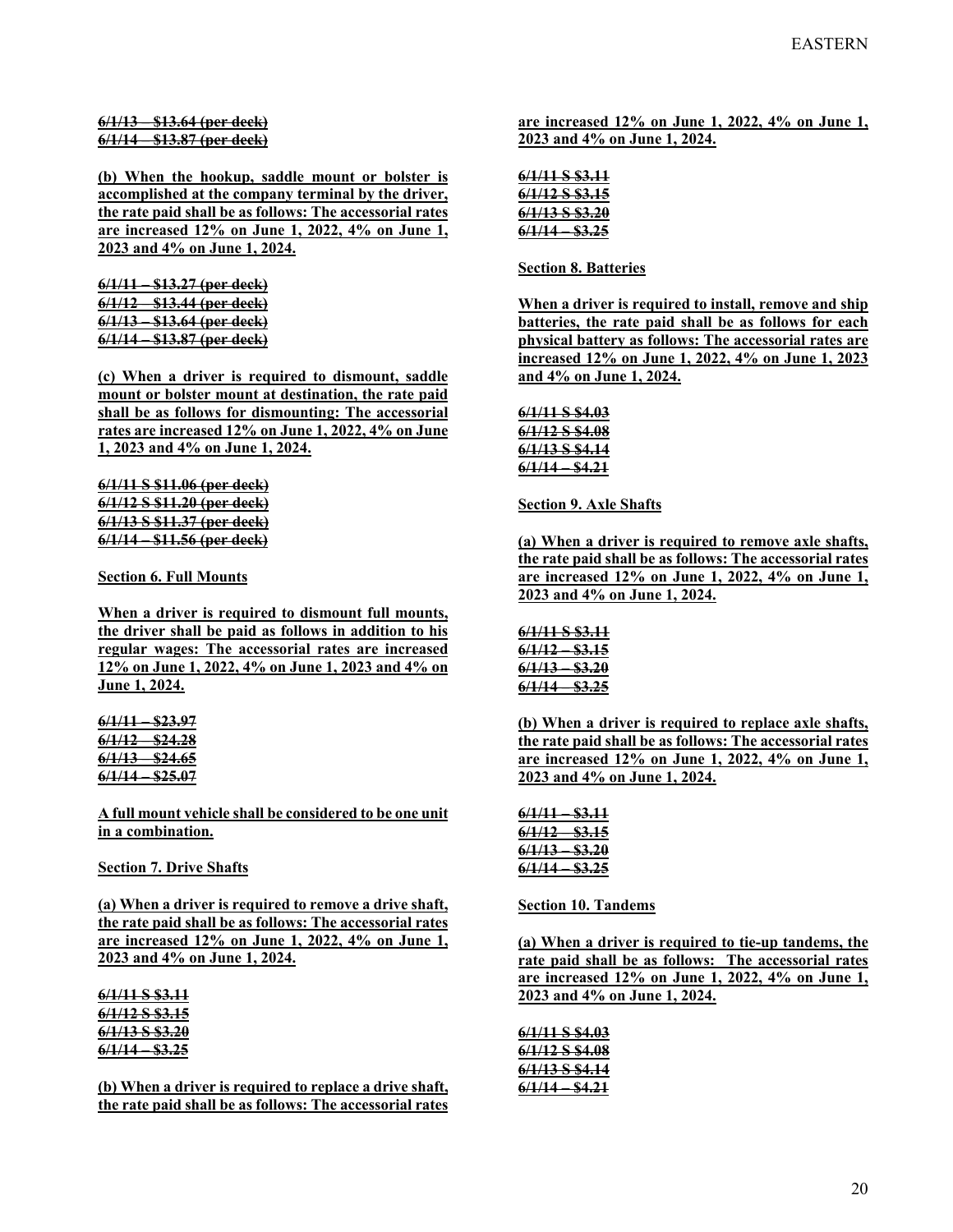**(b) When a driver is required to untie tandems, the rate paid shall be as follows: The accessorial rates are increased 12% on June 1, 2022, 4% on June 1, 2023 and 4% on June 1, 2024.** 

**6/1/11 S \$4.03 6/1/12 S \$4.08 6/1/13 S \$4.14 6/1/14 – \$4.21** 

## **Section 11. Split Deliveries**

**Drivers shall be paid a flat rate for each delivery after the delivery, except when the Employer pays the highest combination rate to the final destination, but in no event less than provided below: The accessorial rates are increased 12% on June 1, 2022, 4% on June 1, 2023 and 4% on June 1, 2024.** 

| 6/1/11        | S6.01            |
|---------------|------------------|
| 6/1/12        | S6.09            |
| <u>6/1/13</u> | S6.18            |
| <u>6/1/14</u> | <del>86.28</del> |

**Section 12. Dismounting Wheels** 

**When drivers are required to mount or dismount wheels with tires mounted, size 8 x 25 or larger, they shall be paid a flat rate per wheel per operation for such work as performed by the driver. as follows: The accessorial rates are increased 12% on June 1, 2022, 4% on June 1, 2023 and 4% on June 1, 2024.** 

| 6/1/11            | <u>\$3.89</u>     |
|-------------------|-------------------|
| 6/1/12            | <u>\$3.94</u>     |
| 6/1/13            | <b>\$4.00</b>     |
| <del>6/1/14</del> | <del>\$4.07</del> |

**Section 13. Installation of Mud Flaps** 

**Drivers are to be paid as follows for each installation of mud flaps: The accessorial rates are increased 12% on June 1, 2022, 4% on June 1, 2023 and 4% on June 1, 2024.** 

| 6/1/11            | <u>\$3.89</u> |
|-------------------|---------------|
| 6/1/12            | <u>\$3.94</u> |
|                   |               |
| <del>6/1/13</del> | <b>\$4.00</b> |

#### **Section 214. Deadheading**

It is understood that the driveaway minimum wage shall be computed upon the basis of the total miles traveled upon a given trip from and to the home terminal and the driver employee will be paid on not less than one-half (1/2) total mileage of such round trip, if other than public transportation is used. Regular mileage rates of pay shall apply to miles traveled in excess of miles driven on trip.

#### **Section 15.**

**When a driver is required to hook or unhook heavy duty military towbars, the driver will be paid two (2) hours' pay at the current hourly rates.** 

#### **Section 16.**

**Driver will be paid an additional two (2) hours when using a manual hoist in temperatures at 100 degrees or more.** 

# **ARTICLE 767. DAILY GUARANTEE**

Regular drivers who are called to work and put to work shall be guaranteed eight (8) hours' pay at the hourly rate, provided such drivers shall not be worked on a split shift but on consecutive trips, and the drivers make themselves available for the full eight (8) hours. Time available will start by the first (1st) trip pulled by the driver.

**The subject matter of time off on a weekend for drivers shall be proper subject matter for Local Rider negotiations. Up to fFifteen percent (15%) of the drivers working should be afforded the weekend off subject to proper notice and existing conditions. Percentages of .5 or more shall be rounded up. If the parties are unable to arrive at an agreement on this subject matter, then either party may present the deadlocked issue to the appropriate Area Committee for disposition and that Committee's ruling shall be final and binding upon both parties.** 

# **ARTICLE 778. MILEAGE RATE**

**Section 1.** 

(a) Mileage rates in effect to June 1, **2022 2011**, shall be increased as follows:

> **Effective 6/1/22 6/1/11 12.0% 0.750 cents per mile Effective 6/1/23 6/1/12 4.0% 0.750 cents per mile Effective 6/1/24 6/1/13 4.0% 0.875 cents per mile**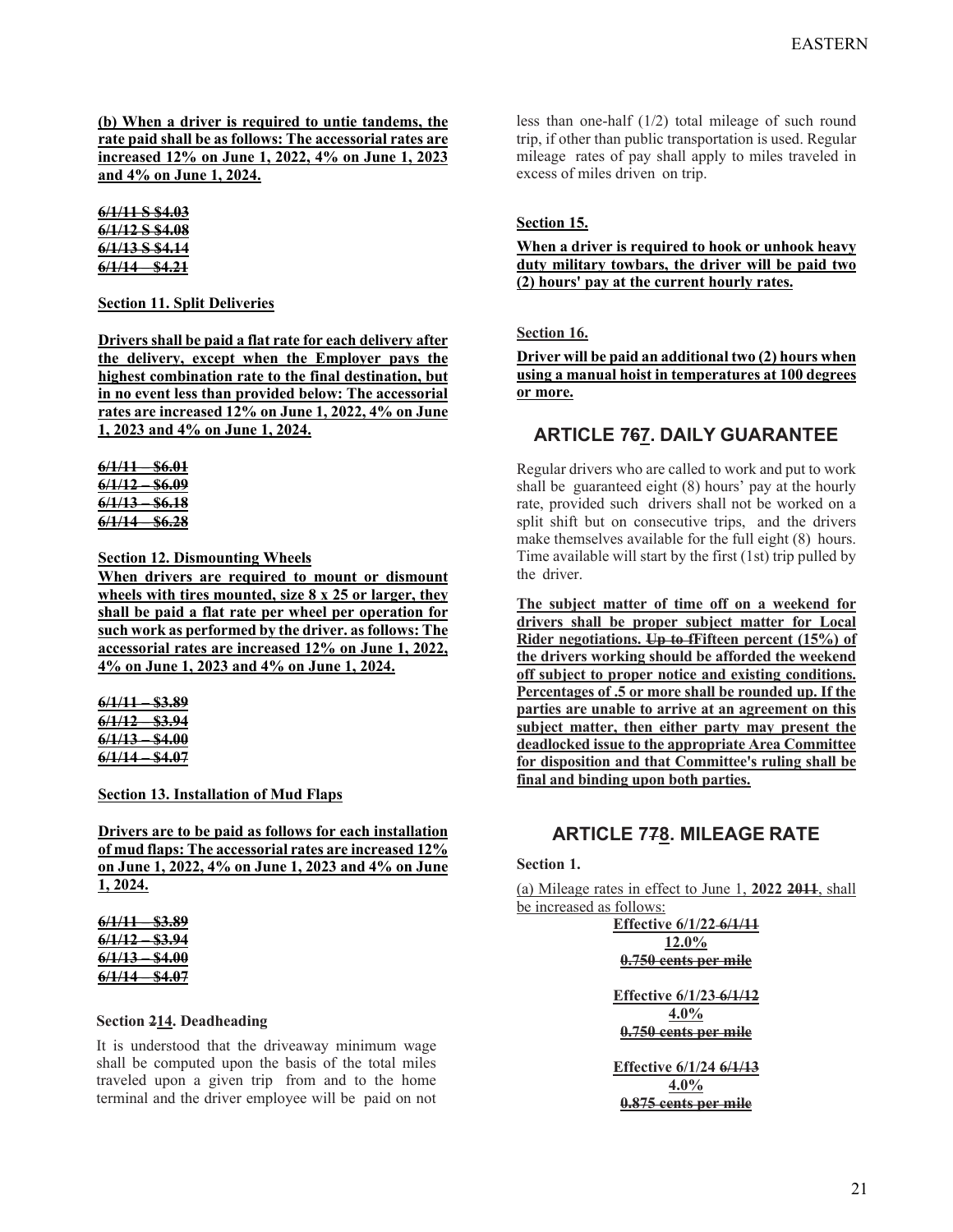# **Effective 6/1/14 1.000 cent per mile**

**(b) The minimum mileage rate effective June 1, 2022 2011 shall be \$0.44325 per mile and shall receive negotiated increases. Mileage rates in effect May 31, 2022 2011 for all backhaul trips shall receive negotiated increases.** 

### **Section 2. New Business**

Any **new** business that is obtained by the Employer will be **increased 12% on June 1, 2022, 4% on June 1, 2023, and 4% on June 1, 2024**frozen at forty-eight and one half cents  $(48.5)$  for all miles for the term of this Agreement. **New business will include any business that the Employer obtains after June 1, 20222011.** 

**Section 3. Single Commercial Vehicles Over Two Tons** 

**(a) Rates for delivery of single commercial vehicles over two (2) tons or its equivalent in cubic inch engine displacement shall be the same as the towbar rates.** 

**(b) Unless mutually agreed, all drivers participating in cross haul or backhaul traffic shall enjoy the higher of the two (2) rates as between their domicile rate and the applicable foreign rate.** 

## **Section 24. Slow Moving Vehicles**

(a) Drivers of tandem or slow moving vehicles other than passenger or commercial which must be driven at slow speed, shall receive no less than three cents  $(3¢)$ per mile additional on the specified base rate used in computing such rates. This shall apply to vehicles which are not to be driven over forty-five (45) miles per hour, based on manufacturer's specifications. Vehicles shall be rated for purposes of pay rates to gross vehicle weight when delivered rather than as manufactured.

#### **Ten Ton Vehicles**

(b) Rates for delivery of motor vehicles ten (10) tons or over or its equivalent in cubic inch engine displacements shall be the same as the rates provided in paragraph (a) above.

#### **Section 35. Stripped Chassis**

On all movements where the driver drives stripped chassis, fifteen percent (15%) additional to all rates provided shall be paid. From November 1st to March 1st, an additional fifteen percent (15%) to be added to above rate on stripped chassis—total thirty percent  $(30\%)$ .

## **Section 46. Three-way Hookup Rate**

Three-way hookup rates shall be no less than ten percent (10%) added to the double combination rates.

#### **Section 57. Four-way Hookup Rate**

Four-way hookup rates shall be no less than thirteen and one-half percent (13 1/2%) added to the double combination rates.

## **Section 68. Five-way Hookup Rate**

Five-way hookup rates shall be no less than fifteen percent (15%) added to the double combination rates.

#### **Section 79. Six-way Hookup Rate**

Six-way hookup rates shall be no less than eighteen percent (18%) added to the double combination rates.

## **Section 810. Seven-way Hookup Rate**

Seven-way hookup rates shall be no less than twenty percent (20%) added to the double combination rates.

## **Section 911. Eight-way Hookup Rate**

Eight-way hookup rates shall be no less than twenty-two and one-half percent (22 1/2%) added to the double combination rates.

#### **Section 102. Extra Parts**

(a) Drivers shall receive two dollars (\$2.00) flat rate when handling freight up to 1,000 pounds or two cents  $(2, \frac{\cancel{2}}{\cancel{2}})$  per mile for freight or parts exceeding 1,000 pounds with a minimum of two dollars (\$2.00) per trip. This shall not include the parts or accessories of or for the transported vehicles. The drivers shall not be responsible for damages or loss to the freight transported.

(b) When instructed, drivers delivering one (1) saddle or towbar including accessorial equipment to a freight dock via the consigned vehicle shall receive five dollars (\$5.00). In case of multiple saddles and/or towbars, including their accessorial equipment, drivers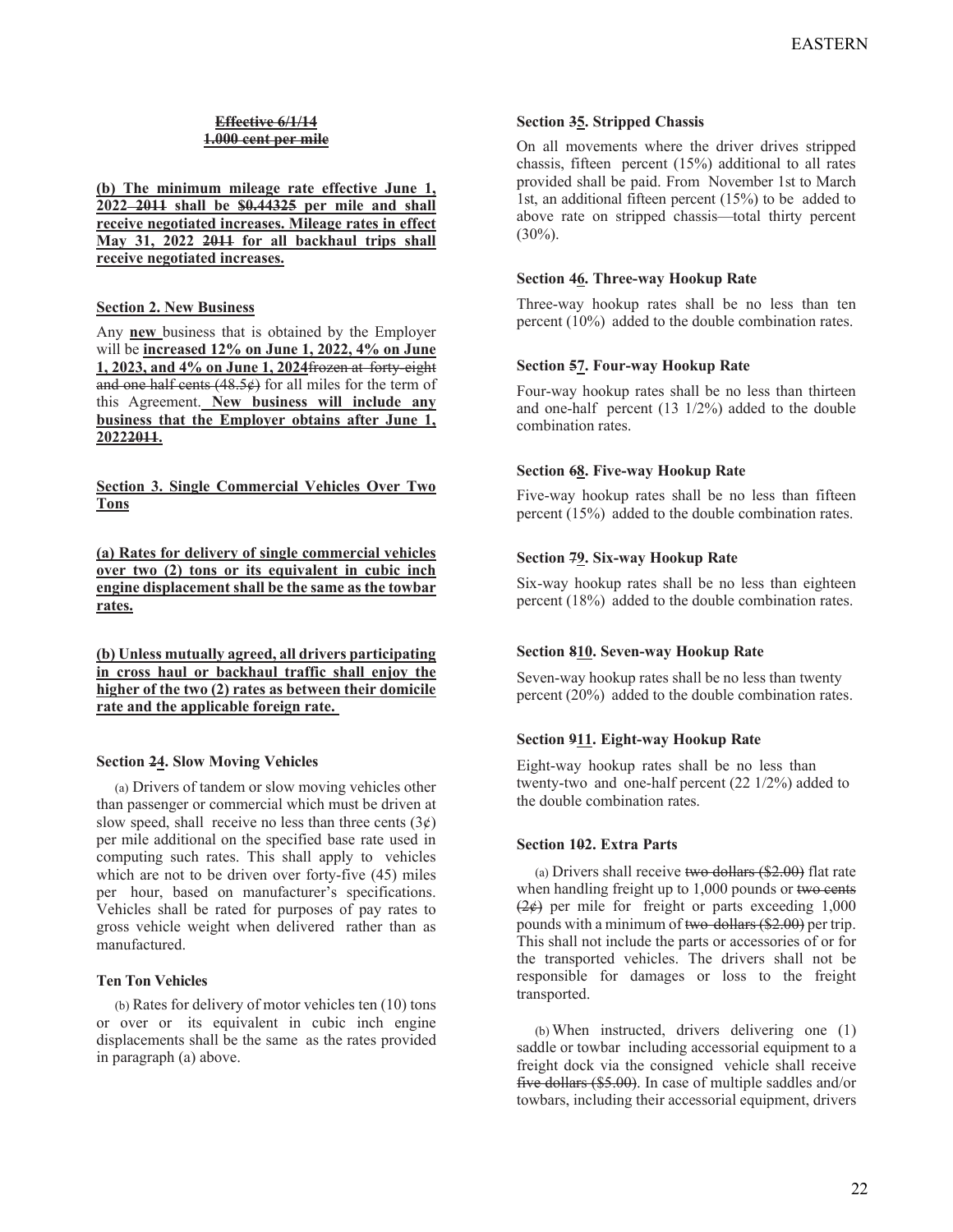shall receive seven dollars and fifty cents (\$7.50).

| 6/1/2022 12% |  |
|--------------|--|
| 6/1/2023 4%  |  |
| 6/1/2024 4%  |  |

**Section 113. Hourly Rates** 

(a) **Hourly rates in effect for driveaway drivers as of 9/1/15 6/1/22 6/1/11 shall be \$17.08 per hour for the life of this Agreement. increased as follows:** 

(b)

**Effective 6/1/22 6/1/11 12% 30 cents per hour Effective 6/1/23 6/1/12 4% 30 cents per hour Effective 6/1/24 6/1/13 4% 35 cents per hour Effective 6/1/14 40 cents per hour** 

**The minimum hourly rates for driveaway drivers effective June 1, 2022 2011 shall be \$17.08 per hour and shall receive negotiated wage increases.** 

## **Section 124. Mileage Determination**

(a) In case of a dispute over mileage, same shall be computed over the route traveled by official AAA mileage. When AAA mileage is not current or available then the latest official state highway maps shall be used to determine the correct mileage. On routes where official mileage is not given by the methods above set forth, same shall be logged by the Union and the Employer, such findings to be final and binding. When route is logged, the starting point at origin shall be the main U.S. Post Office, and the ending point at destination shall be the main U.S. Post Office.

The Employer is to provide to the Local Union a copy of their mileage guide.

Whenever a driver questions the number of miles he is paid on a particular trip, upon request by him, the Employer will explain how the mileage was arrived at and over what highways.

## **Mileage Adjustment**

(b) Mileages in effect on May 22, 1995 will not be adjusted except as a result of a dispute resolved under part (a) above, or of change in the highway system which has the effect of increasing or decreasing the shortest practical and legal truck route between points. Any increases or decreases in mileages will be given immediate effect. The affected Local Union will be given notice prior to any change in mileages being put into place.

## **Section 135.**

Where percentage rates prevail, when driving motor vehicles, the amount received by employees shall be no less in amount than the above mileage rates.

## **Section 146.**

The terms, conditions, and wage seales for drivers covered by the **originating out of the Central, Southern and** Eastern Area Part II **provided herein**  shall apply on all traffic through to final destination by driveaway, by one and the same carrier, or where original carrier has the same certificated operating rights-regardless of the origin of said traffic.

## **Section 157. Advances**

The Employer may**shall** allow advance monies to drivers to be limited to trip expenses only, the amount to be mutually agreed upon for every trip, such advances to be deducted from the driver's regular wages by the Employer, only at the time driver is paid for the trip. Advances may be issued in the form of checks or cash.

## **Section 168. New Operations**

Any new type of operation or manual function required to be performed that has factually not been performed in the past will be subject to renegotiation between the Local Union and the Employer involved and submitted to the appropriate Area Committee for approval.

If the Local Union and the Employer cannot reach a satisfactory agreement, then the matter will be submitted to the appropriate Area Committee whose decisions will be final and binding upon the parties involved.

## **Section 19.**

## **The parties recognize that all vehicles released to the carrier shall be stored, parked, loaded and released by bargaining unit employees.**

# **Section 1720.**

In the event an Employer routes a driver, he shall be paid accordingly.

## **Section 1821.**

On trips decked at the terminal the supervisor must approve, in writing, at time of dispatch all over-height and over-length loads when the employee requests same. If the load is over-height and over-length, and the driver makes a reasonable effort to deliver the trip, the driver shall not be held responsible.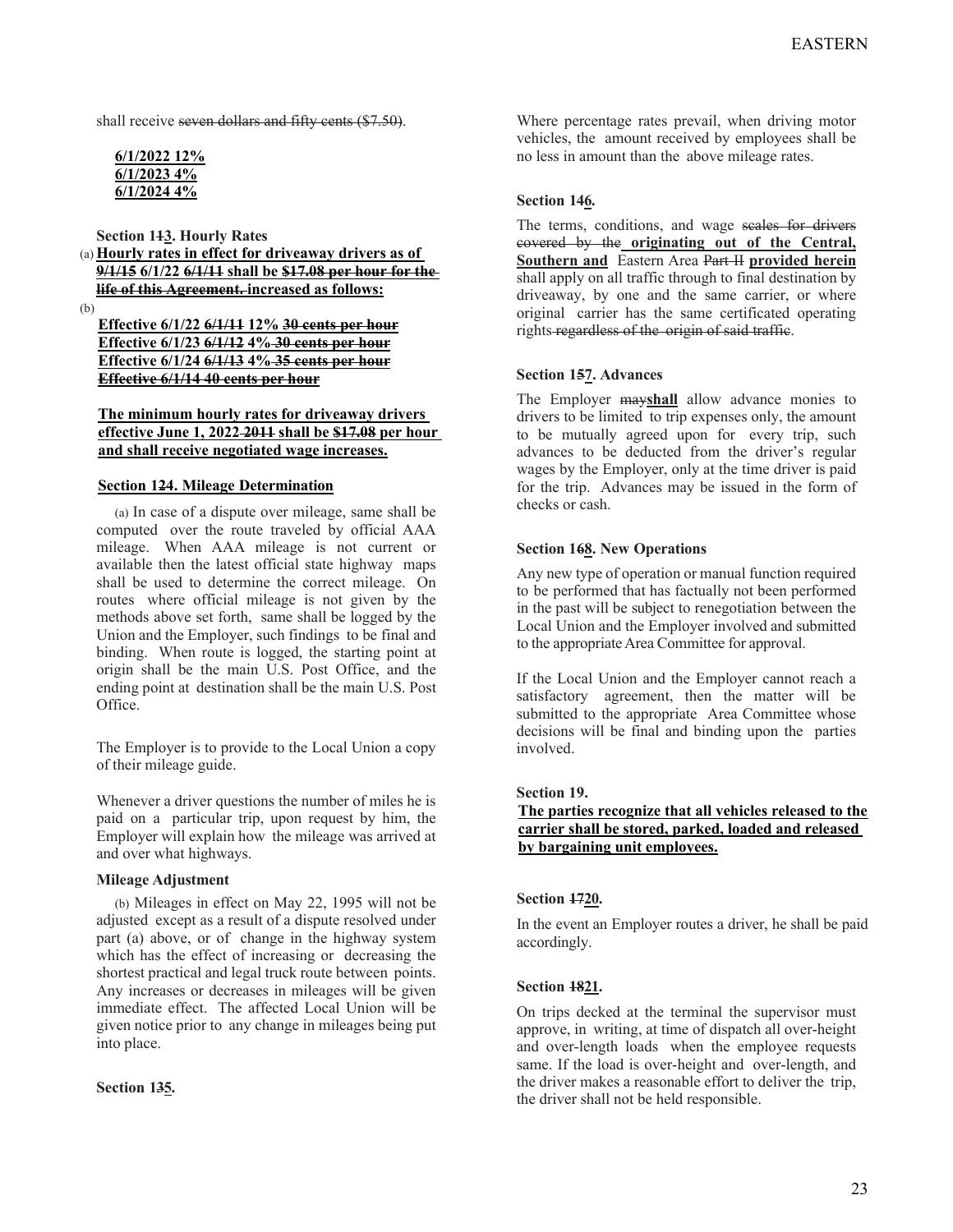The above shall apply to field decked trips that the driver is unable to get within height or length, so long as the driver notifies the Employer by phone.

# **ARTICLE 789. COST OF OPERATION**

### **Section 2.**

**The Employer shall replace all clothing, glasses, hearing aids and/or dentures not covered by company insurance or workmen's compensation which are destroyed or damaged in a wreck or fire with company equipment.** 

#### **Section 23.**

In the event that an airline delays a driver's tool bag, the Employer will have replacement tools and permits available at the terminal in question for the driver's use**, and if not, the driver will be paid the balance of his driving time, up to ten (10) hours pay, waiting for his tool bag to arrive.**

# **ARTICLE 79. 80. FLAT RATES**

#### **The flat rates in effect 6/1/22 6/1/11 shall be increased as follows:**

| Effective 6/1/22          | 12%   |
|---------------------------|-------|
| Effective $6/1/23$        | 4%    |
| Effective $6/1/24$        | $4\%$ |
| <del>6/1/11 - 1.32%</del> |       |
| $6/1/12 - 1.31\%$         |       |
| <u>6/1/13 - 1.51%</u>     |       |
| <u>6/1/14 - 1.69%</u>     |       |

# **ARTICLE 7981. DRIVER UTILIZATION**

#### **Section 1.**

The parties agree that it is necessary to obtain maximum utilization of employees and therefore have mutually agreed to maximize return traffic. The purpose of such agreement is to:

(a) operate the driveaway operation as efficiently as possible;

(b) divert traffic presently being shipped by rail to the driveaway method of transportation;

(c) attempt to reduce the increasing practice of customer pickup of traffic which can be handled by the driveaway method;

(d) place the Employer in a better position to develop secondary traffic;

(e) maximize the earning opportunity to driveaway personnel;

(f) create better job security for employees in the driveaway industry; and,

(g) increase the number of jobs resulting in the development of increased traffic moving by the driveaway method.

### **Section 2.**

**Multiple dispatches and overflow intercompany moves are to be worked out between the parties with each of the parties being treated equitably.** 

#### **Section 3.**

**Overflow traffic will not be handled by a foreign driver with domiciled drivers on layoff. Any multiple dispatches and overflow moves are to be worked out between the Employer(s) and the Local Union(s) as Local Rider issues and must be ratified on both ends before implementation.** 

# **ARTICLE 802. DAILY, OVERTIME, AND MINIMUM, GUARANTEE**

#### **Section 1.**

(a) Eight (8) consecutive hours (exclusive of onehalf (1/2) hour lunch period) shall constitute a standard workday. **The lunch hour shall be taken in the middle of the shift, between the fourth (4th) and fifth (5th) hour on duty.**

Forty (40) hours shall be the standard workweek to be worked in five (5) eight (8)-hour days: example Monday through Friday **where presently in effect**; Tuesday through Saturday **where presently in effect; unless changed by mutual agreement of the Local Union and Employer**.

It shall not be a violation of this Agreement for the Employer, after discussion with the Local Union, to establish a non-traditional workweek(s) for employees (example, Tuesday through Saturday, four (4) consecutive ten (10) hour shifts).

(b) All hours worked in excess of eight (8) hours in any one  $(1)$  day or forty  $(40)$  hours in any one  $(1)$  week shall be paid at the rate of time and one-half  $(1 1/2)$  the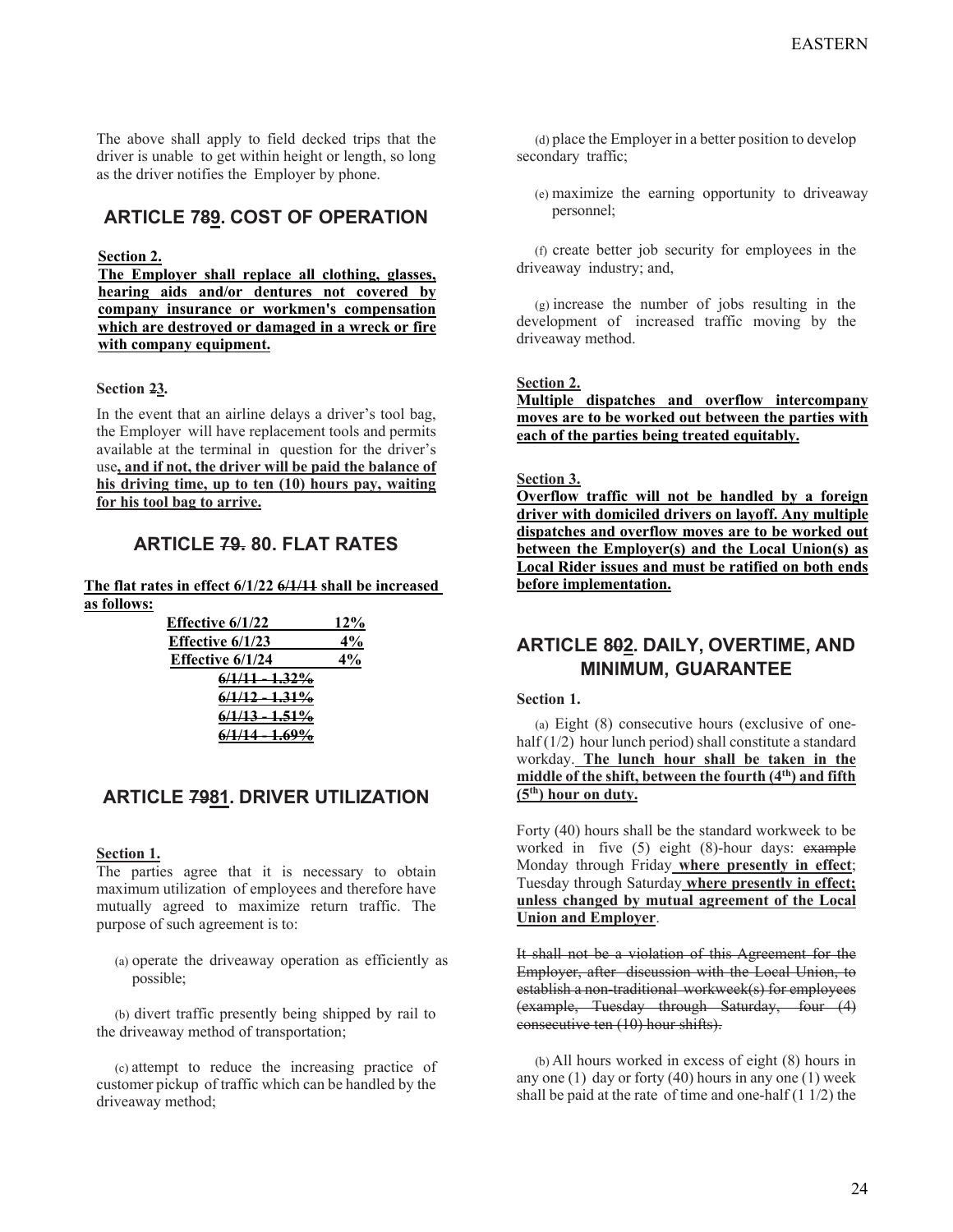regular hourly rate, but not both.

No employee shall be required to work more than ten (10) hours in any one (1) eight  $(8)$  hour shift or twelve (12) in any ten (10) hour shift. This shall not be applicable in cases of emergency including absenteeism and/or Acts of God, and/or unusually heavy releases by the shipper. Employees shall be required to work whatever hours the release gate is open or are required to meet shipper needs.

(c) When one  $(1)$  or two  $(2)$  of the holidays designated herein occurs during an employee's scheduled workweek, the employee shall be paid time and one-half (1 1/2) the regular hourly rate for all hours worked in excess of thirty-two (32) hours or twentyfour (24) hours, respectively.

(d) The Employer agrees to notify the employee of overtime work as soon as possible.

Overtime and/or premium pay shall not be pyramided under this Part II.

(e) This Section shall not be construed as a guaranteed workweek.

**(f) Starting with the eighteenth (18th) hour after breakdown, the driver shall be allowed a meal and additional meals every fourth (4th) hour thereafter, not to exceed three (3) meals in a twenty-four (24) hour period. Maximum meal allowance shall be thirty-five dollars (\$35.00) per day. Receipts for reimbursement shall be furnished to the Employer.** 

## **Day Off**

**(g)(f) The subject matter of a day off in a calendar week for hourly employees shall be a proper subject matter for Local Rider negotiations. If the parties are unable to arrive at an agreement on this subject matter then either party may present the deadlocked issue to the Appropriate Area Committee for disposition and the Committee's ruling shall be final and binding upon both parties.** 

If an employee wants time off work on Saturday, Sunday or a holiday (or scheduled off days), the employee must submit a seventy-two (72)-hour notice to the Employer, in writing, for such time off. The Employer maywill permit up to ten percent (10**fifteen percent (15**%) of the working board to be off and the system of applying the ten percent (10%) is to be handled locally. **Percentages of .5 and greater shall be rounded up.**

#### **Section 2.**

(a) Regular employees called to work shall be allowed sufficient time, minimum of one (1) hour, without pay, to get to the garage or terminal, and shall draw full pay from the time employees report or register in as ordered. All employees shall have a reporting time for duty which shall be designated at the end of the preceding day. If the employee reports for work, the employee shall be guaranteed eight (8) hours' pay in any one (1) day except on Saturdays and Sundays, holidays or seventh (7th) consecutive day**, on which days the guarantee shall be six (6) hours in any one (1) day if put to work.**.

When an employee is called to work by a supervisor or dispatcher and cannot be reached, the supervisor or dispatcher will have a Union member, if one is available, verify the attempted call.

**(b) Outside casual employees shall receive a minimum of four (4) hours' pay when put to work; provided, however, that if such employees work in excess of four (4) hours, then in such case the employees shall receive a minimum of eight (8) hours' pay. Such casual employees can only be used when regular employees are working in their respective shifts.** 

**(c)(b)**Road employees working extra pulling out cars shall be paid the hourly rate for actual time worked**; provided, however, if they work four (4) hours or more, then in such case the employees shall receive a minimum of eight (8) hours' pay**.

When drivers in one (1) tour of duty are utilized in the yard after having logged eight (8) hours, they will be paid at the rate of time and one-half (1 1/2) for all hours worked in the yard.

When drivers have not logged eight (8) hours in one (1) tour of duty and they are utilized in the yard, they will be paid time and one-half (1 1/2) after eight (8) hours.

## **This does not affect daily guarantee regarding road drivers.**

**(d) (1) The above guarantees shall not apply in case of strikes, work stoppages (including the closing of release gate), or Acts of God.** 

 **(2) When an employee is put to work and is sent home prior to completing six (6) hours' work because of the closing of the release gate, the employee shall be paid a minimum of six (6) hours'**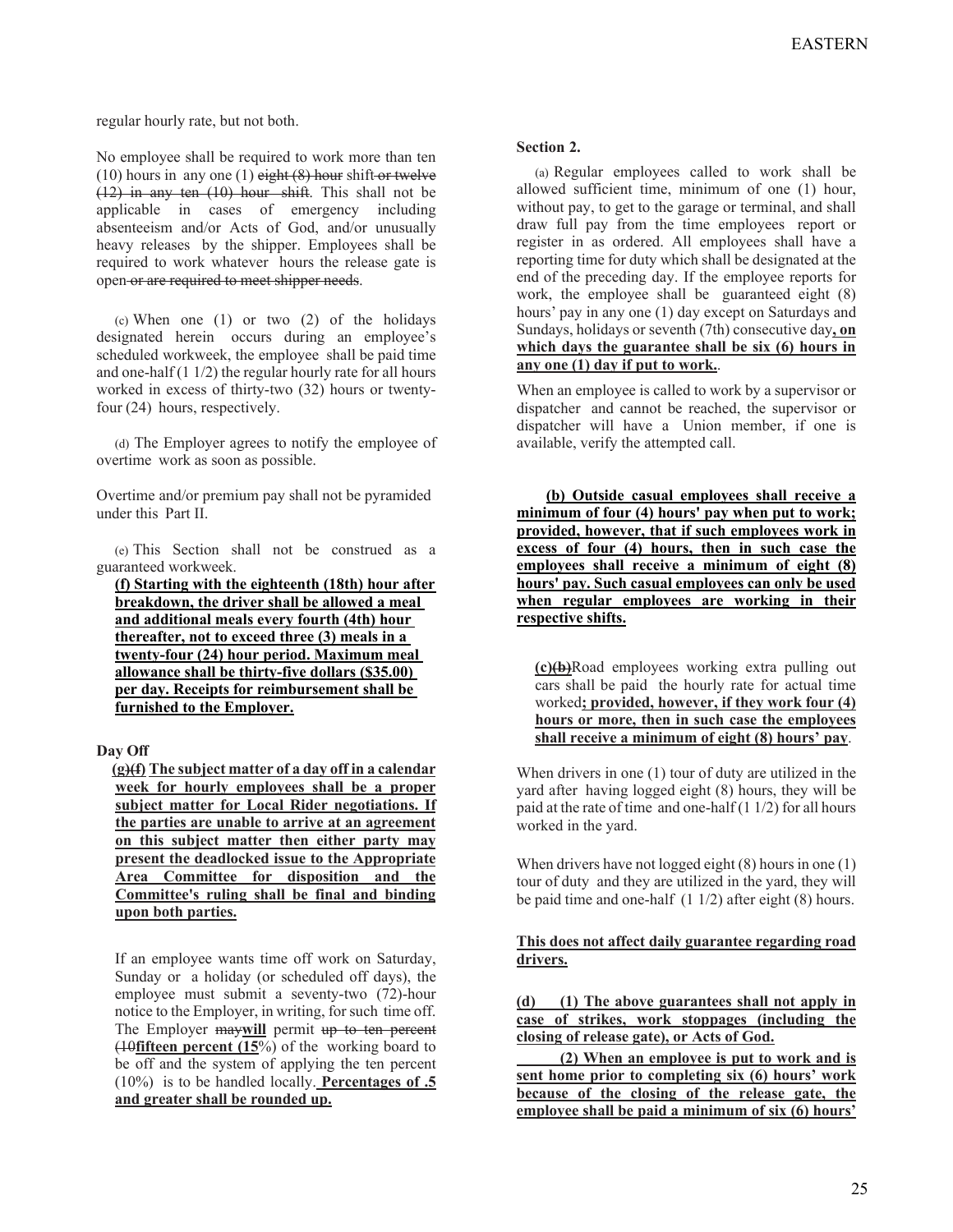**pay.**

**(e)**(c) Employees must be available for full employment to receive guarantees.

**(f)(d) Any regular hourly rated employees called to work before their regular starting time as set forth in the appropriate Local Riders shall be paid for their regular shift, and in addition shall receive the applicable overtime pay for work performed before their regular starting time. In no event shall an employee's starting time be changed in order to avoid payment of overtime.**  There shall be no pyramiding of premium pay for the purpose of overtime, and the employee shall be required to work the regular shift in addition to being called in early.

## **(g) The Employer will not use extra or casual employees for the purpose of depriving a regular employee of overtime.**

**(h)** (e)The Employer may utilize any qualified employee **on any working board (except office)** to supplement the work force in classifications of **work in the Yard Agreement** where the need arises from daily absenteeism and/or a daily emergency situation even though there may be employees on layoff. **Road drivers shall be afforded such work on a voluntary basis.**

## **Section 3.**

(a) **All employees working seven (7) consecutive days shall be paid double time for work performed**  on the seventh (7<sup>th</sup>) consecutive day. The rate of double the regular rate of pay shall be paid for work performed on **Sundays and** the following holidays:

Fourth of July, Labor Day, Thanksgiving Day, **Day following Thanksgiving Day,** December 24th, Christmas Day, New Year's Day, Memorial Day, and Easter Day**Good Friday, Martin Luther King, Jr. Day and a personal holiday.**.

Premium pay for holiday work is in addition to the eight (8) hours' holiday pay provided for in Article 69. **Premium pay for Sunday is contingent upon the employee having no uncompensated days off during his regularly-scheduled workweek. If, however, the employee loses work during the workweek through no fault of his own, he will not be deprived of double time pay for work performed on Sunday.** 

**(b) Employees called in for Saturday work will receive time and one-half (1 1/2) for work performed on Saturday if they are off work due to sickness, on-the-job injury, funeral leave, jury duty,** 

**or recall from layoff during the regular workweek. However, the Employer has the right to request proof of illness or injury. If the employees are off work for any of the aforementioned reasons, the employees must notify the Employer of their availability for work. The same principle applies to flexible workweeks.**

(b) All work performed on the sixth (6th) day worked within a workweek shall be paid at one and one-half (1-1/2) times the applicable hourly rate. All work performed on the seventh (7th) day worked within a workweek shall be paid at two (2) times the applicable hourly rate. Compensable days shall be considered days worked for purposes of this provision; and, if an employee is recalled from layoff during the regular workweek, he shall be considered to have worked on the days preceding the day of recall for purposes of this provision; and further provided, the lack of work on a day during the scheduled workweek will not deprive an employee of overtime on the sixth (6th) or seventh (7th) day.

Employees working four (4) consecutive ten (10) hour shifts shall be paid time and one-half  $(1-1/2)$  the applicable hourly rate after ten (10) hours in any one (1) day during the scheduled week; after forty (40) hours; and for any hours worked on the fifth (5th) day worked within a workweek. Two (2) times the applicable hourly rate shall be paid for any hours worked on the sixth (6th) and/or seventh (7th) day worked within a workweek.

### **Section 4.**

**It shall not be a violation of this Agreement for the Employer, after discussion with the Local Union, to establish a non-traditional workweek(s) for employees. (Example: Tuesday through Saturday; Wednesday through Sunday).** 

**It is understood that no employee on the current seniority roster as of October 24, 2008 can be forced to work a non-traditional workweek. This language does not prohibit employees on the current seniority roster as of the date of ratification from volunteering to work a non-traditional workweek schedule. This subsection does not prohibit a local union and an employer from negotiating terms and conditions for non-traditional workweek(s) that are different from those outlined above provided they are ratified by the affected members.** 

**Any employee hired on or after October 24, 2008 may be placed on a non-traditional workweek schedule without restriction.**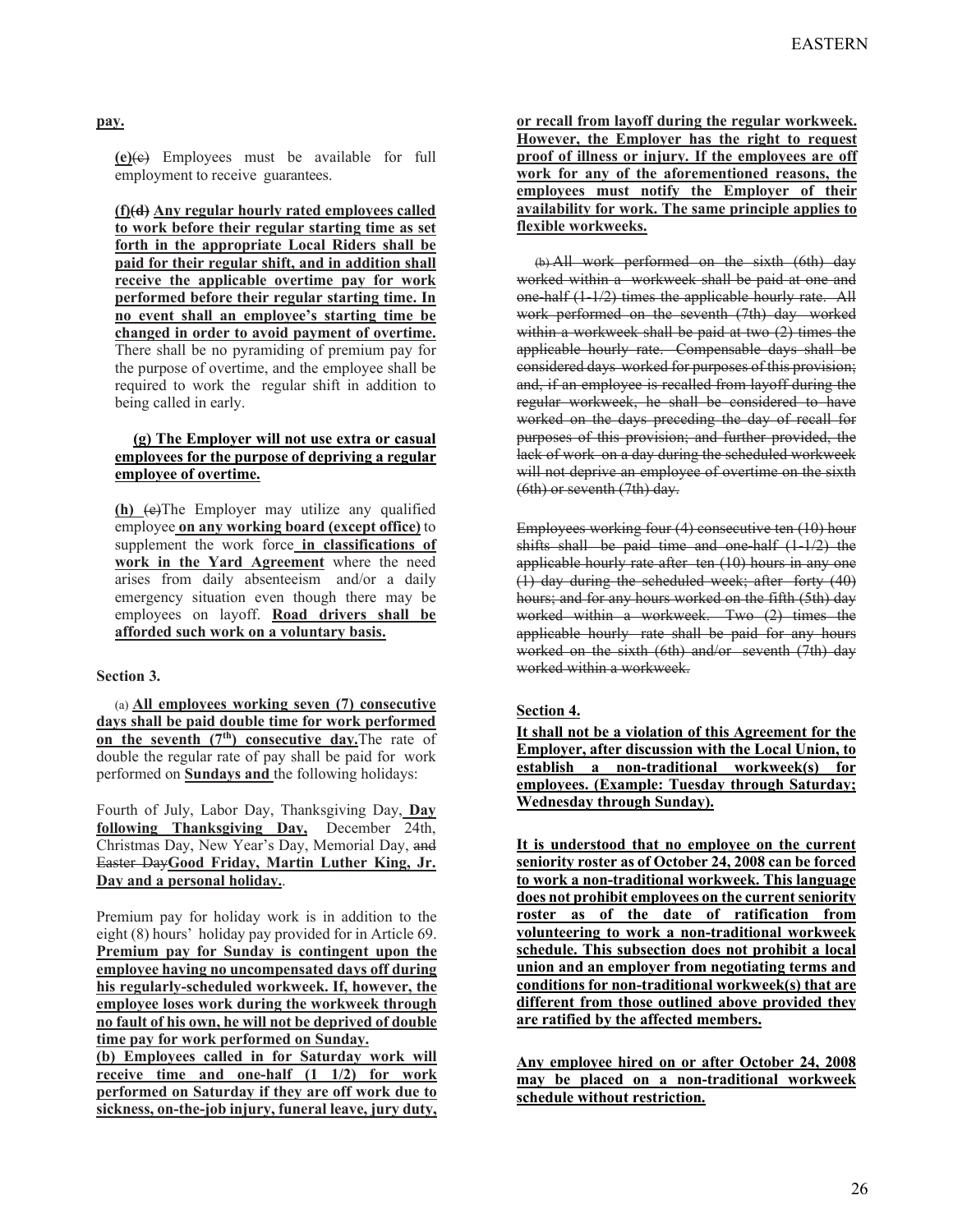**It is understood that once non-traditional workweek is established and in effect at an operation, all work performed on the sixth (6th) day of the workweek shall be paid at one and one-half (1 1/2) times the rate in effect and all work performed on the seventh (7th) day of the workweek shall be paid at two (2) times the rate in effect. This shall include employees on a traditional workweek of Monday through Friday as well.** 

**Existing non-traditional workweek and premium pay agreements in effect as of the date of ratification shall remain in effect subject to the right of the parties to change by mutual agreement.** 

## **Section 5.**

**Drivers forced out on a run will be paid the applicable daily guarantee when utilizing the 34 hour restart.**

# **ARTICLE 813. HOURLY RATES AND CLASSIFICATIONS**

#### **Section 1.**

The scale of hourly wages for the following classifications of local work shall be **set forth in Local Riders and shall be increased** as follows for the life of this Agreement:

(a) Lead drivers, lead yard employees, checkers and release employees**. Due to the safety hazards that the lead yard/shop employee endure, there shall be a one (1) dollar (\$1.00) lead pay above the normal rate.**—\$15.00 per hour.

**Effective 6/1/22 12% Effective 6/1/23 4% Effective 6/1/24 4% Effective June 1, 2011 30¢ per hour Effective June 1, 2012 30¢ per hour Effective June 1, 2013 35¢ per hour Effective June 1, 2014 40¢ per hour** 

(b) Pull-out drivers and yard help— $$15.00$  per hour. **Effective 6/1/22 12% Effective 6/1/23 4% Effective 6/1/24 4% Effective June 1, 2011 30¢ per hour Effective June 1, 2012 30¢ per hour Effective June 1, 2013 35¢ per hour Effective June 1, 2014 40¢ per hour** 

(c) Mounting and hookup employees—\$15.00 per hour.

**Effective 6/1/22 12%**<br>**Effective 6/1/23 4% Effective 6/1/23 4% Effective 6/1/24 Effective June 1, 2011 30¢ per hour Effective June 1, 2012 30¢ per hour Effective June 1, 2013 35¢ per hour Effective June 1, 2014 40¢ per hour** 

Effective June 1, **2023 2012**, June 1, **2024 2013, June 1, 2014** and June 1, **2025 2015**, the above rates shall not be adjusted **in accordance with Article 23 of the National Master Agreement.**

(d) It is mutually agreed that the Employer and the Union will have the right to work out an incentive plan for any classification of work**, subject to appropriate Area Committee approval**.

(e) Inclusion of a job classification herein does not require the Employer to fill all such classifications.

#### **Section 2. Shift Differential**

**A shift differential of twenty-five cents (25¢) per hour above the employee's established rate of pay shall be paid per hour to all employees whose regularly scheduled starting time is 12:00 Noon or between 12:00 Noon and 6:00 A.M., however, existing Local Riders which reflect a different differential shall prevail.** 

**Section 3.** 

**If a night shift is established on a rail operation, adequate lighting shall be provided for loading and unloading.** 

**A standing committee shall be appointed to inspect and decide if lighting is adequate.** 

**The Employer agrees that no less than two (2) employees will be scheduled at the railhead whenever it is engaged in loading or unloading railcars, unless otherwise provided in any Local Rider.** 

## **Section 4.**

Local employees who are required to work outside shall be provided with adequate rain gear (hats, coats, pants and boots). **There shall be a one hundred dollars (\$100.00) boot allowance every six (6) months.**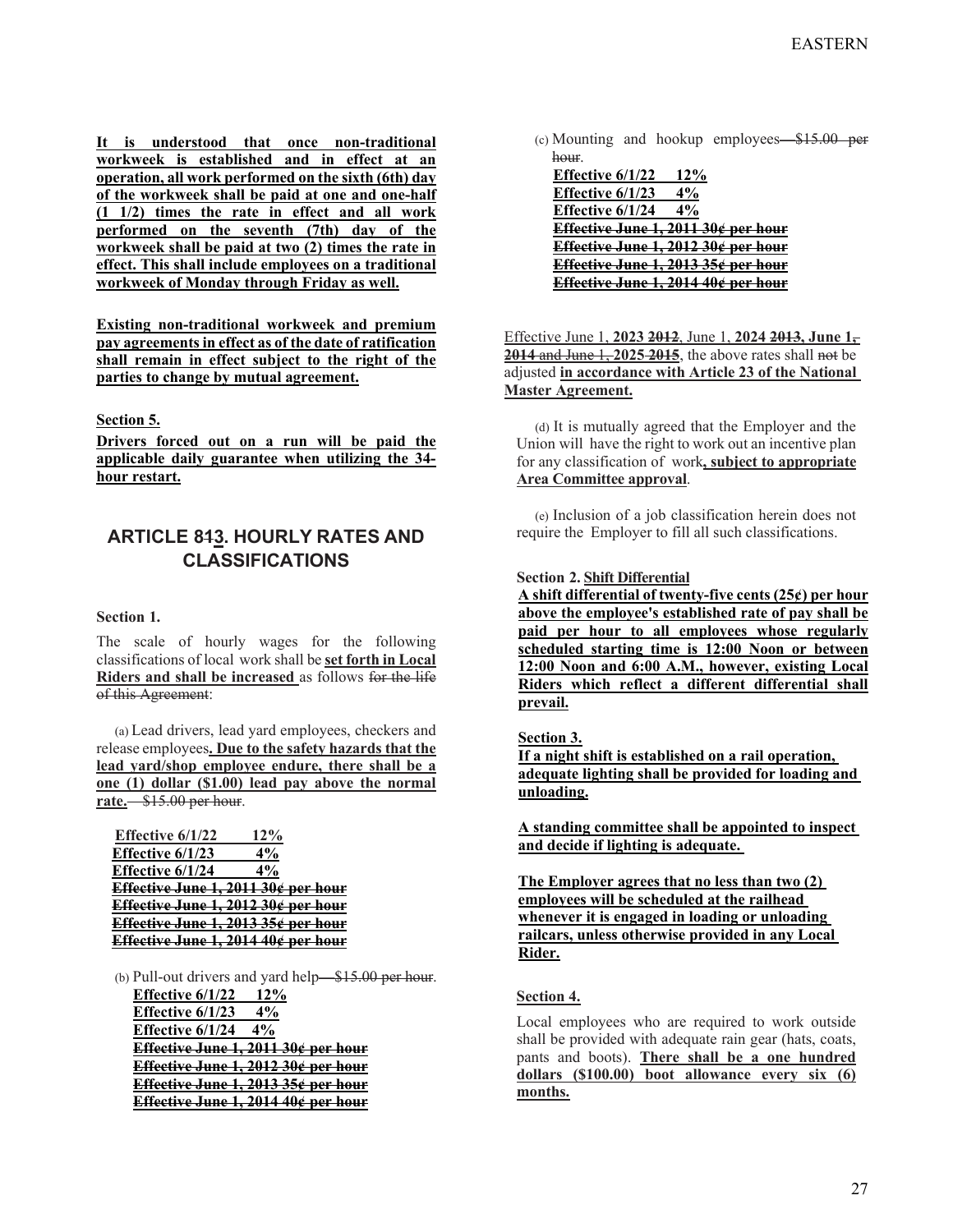## **Section 35.**

The Employer shall furnish appropriate gloves to regular deckers, rail loaders and unloaders, with the understanding that the employee must turn in the old pair in order to receive a new pair.

The Employer shall furnish rubber gloves to regular fuel employees.

### **Section 6.**

**Where space is available, lockers will be furnished. Any dispute will be subject to the grievance procedure (applies to yard help only).** 

#### **The Employer shall furnish lockers for all newly constructed facilities for regular yard employees.**

#### **Section 47.**

Agreements may be negotiated by the Employer and the Local Union which modify the wage rates, incentives and other provisions set forth in the National Master Agreement and this Supplemental Agreement and Riders which will have the effect of permitting the Employer to acquire and retain work at plants, hubs, railheads, ports and any other facilities subject to the approval of the affected membership prior to implementation.

# **ARTICLE 824. UTILIZATION OF EMPLOYEES**

*NO CHANGE*

## **ARTICLE 835.**

The Local Union and the Employer agree that in the event any employees are placed in a job classification contained in the Eastern Area Supplemental Agreement, such employees shall be worked in accordance with the terms and conditions of that Agreement and such terms and conditions shall be incorporated by reference as part of this Eastern Area Supplemental Agreement.

# **ARTICLE 846. BACKHAULS**

#### **Section 1.**

Due to the tremendous cost increase in airfare, ground transportation, etc., the following is agreed to:

a. Any driver shall be dispatched with a trip nearest to his/her home terminal regardless of dispatch procedure at the terminal.

b. All loads that are pulled off the board before dispatch begins, that are deemed backhaul loads, must be the closest to the driver's home terminal.

c. If a driver calls the backhaul terminal at least thirty (30) minutes prior to dispatch, the terminal may pull the load that is closest to the driver's home terminal off the board without it crossing the dispatch board.

d. Any driver that is forced to a foreign terminal for a backhaul load will have the right to request to be dispatched that day.

e. When two (2) or more drivers from the same terminal are physically at the same backhaul terminal, at the same time, then terminal seniority will apply to those drivers for that dispatch.

f. Drivers shall be dispatched with return trips under (a) above, whether or not drivers are on layoff.

**g. The Company shall utilize the above provisions by equitably treating each terminal and the Local Union involved.** 

**h. It is not the intent of this Article to dry up any particular terminal by utilizing foreign domiciled drivers.** 

#### **Section 2.**

**The Company shall, every one (1) month, make available to each Local Union involved a complete review, in writing, of the loads and mileage that have been allocated to other terminal drivers. in order to determine whether or not the Company is complying with the intent of this Article.** 

#### **Section 3.**

**The Company agrees that determination of equitability equatability shall be by mileage and shall make up any deficit as soon as possible after the monthly report is sent out, and not to exceed any ninety (90) day period.** 

#### **Section 24. Miscellaneous**

a. The Company will direct the driver on transportation between points and the driver will be reimbursed his/her cost. The driver shall be directed